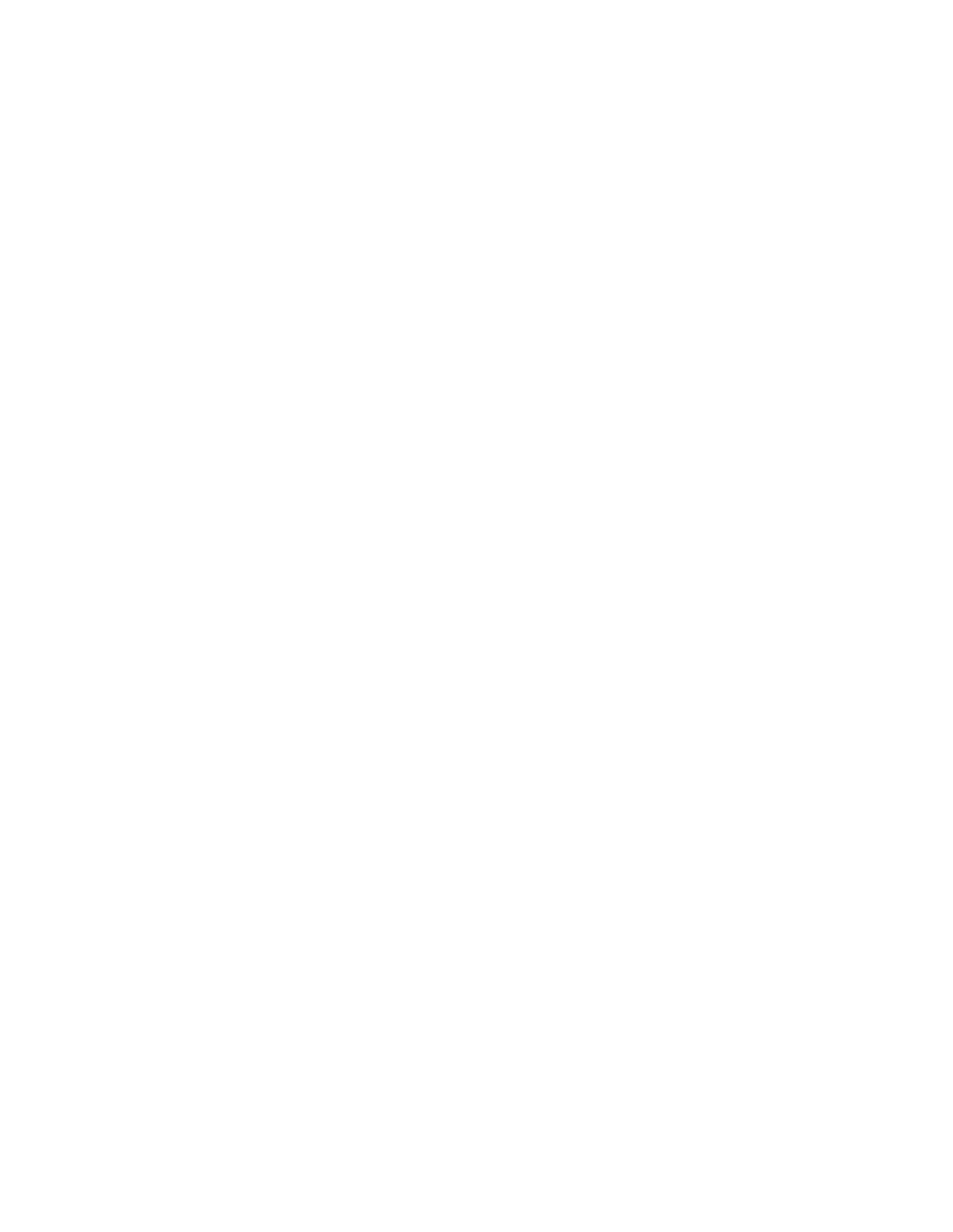# **TABLE OF CONTENTS**

| 1.  |                                                                                                                                                                                              |  |                                                                  |  |  |
|-----|----------------------------------------------------------------------------------------------------------------------------------------------------------------------------------------------|--|------------------------------------------------------------------|--|--|
| 2.  |                                                                                                                                                                                              |  |                                                                  |  |  |
| 3.  |                                                                                                                                                                                              |  |                                                                  |  |  |
| 4.  |                                                                                                                                                                                              |  |                                                                  |  |  |
| 5.  | APPLICABILITY OF THE AGREEMENT AND JURISDICTION OF                                                                                                                                           |  |                                                                  |  |  |
|     | Fluid Milk Distribution under the Agreement - Article 902(3) 5<br>5.1<br>Coverage of a Decision by the New Brunswick Farm Products<br>5.2<br>Commission under the Agreement - Article 102 10 |  |                                                                  |  |  |
| 6.  |                                                                                                                                                                                              |  |                                                                  |  |  |
|     | ALLEGED INCONSISTENCIES WITH THE AGREEMENT 11<br>6.1                                                                                                                                         |  |                                                                  |  |  |
|     |                                                                                                                                                                                              |  |                                                                  |  |  |
|     |                                                                                                                                                                                              |  |                                                                  |  |  |
|     |                                                                                                                                                                                              |  |                                                                  |  |  |
|     |                                                                                                                                                                                              |  |                                                                  |  |  |
|     |                                                                                                                                                                                              |  |                                                                  |  |  |
|     | 6.2                                                                                                                                                                                          |  | Application of the Natural Products Act - the Decision by the    |  |  |
|     |                                                                                                                                                                                              |  |                                                                  |  |  |
|     |                                                                                                                                                                                              |  |                                                                  |  |  |
|     |                                                                                                                                                                                              |  |                                                                  |  |  |
|     |                                                                                                                                                                                              |  |                                                                  |  |  |
|     |                                                                                                                                                                                              |  |                                                                  |  |  |
|     |                                                                                                                                                                                              |  |                                                                  |  |  |
|     | 6.3                                                                                                                                                                                          |  | Justification on the Basis of a Legitimate Objective  18         |  |  |
|     |                                                                                                                                                                                              |  | 6.3.1 Respondent Must Demonstrate Legitimate Objectives  19      |  |  |
|     |                                                                                                                                                                                              |  |                                                                  |  |  |
|     |                                                                                                                                                                                              |  | 6.3.3 Application of the NPA - the Decision by the New Brunswick |  |  |
|     |                                                                                                                                                                                              |  |                                                                  |  |  |
|     |                                                                                                                                                                                              |  |                                                                  |  |  |
| 7.  |                                                                                                                                                                                              |  | DETERMINATION OF IMPAIRMENT TO TRADE AND INJURY  22              |  |  |
| 8.  |                                                                                                                                                                                              |  |                                                                  |  |  |
|     | 8.1                                                                                                                                                                                          |  |                                                                  |  |  |
|     | 8.2                                                                                                                                                                                          |  |                                                                  |  |  |
| 9.  |                                                                                                                                                                                              |  |                                                                  |  |  |
| 10. |                                                                                                                                                                                              |  |                                                                  |  |  |
| 11. |                                                                                                                                                                                              |  |                                                                  |  |  |
|     |                                                                                                                                                                                              |  |                                                                  |  |  |
|     |                                                                                                                                                                                              |  |                                                                  |  |  |
|     |                                                                                                                                                                                              |  |                                                                  |  |  |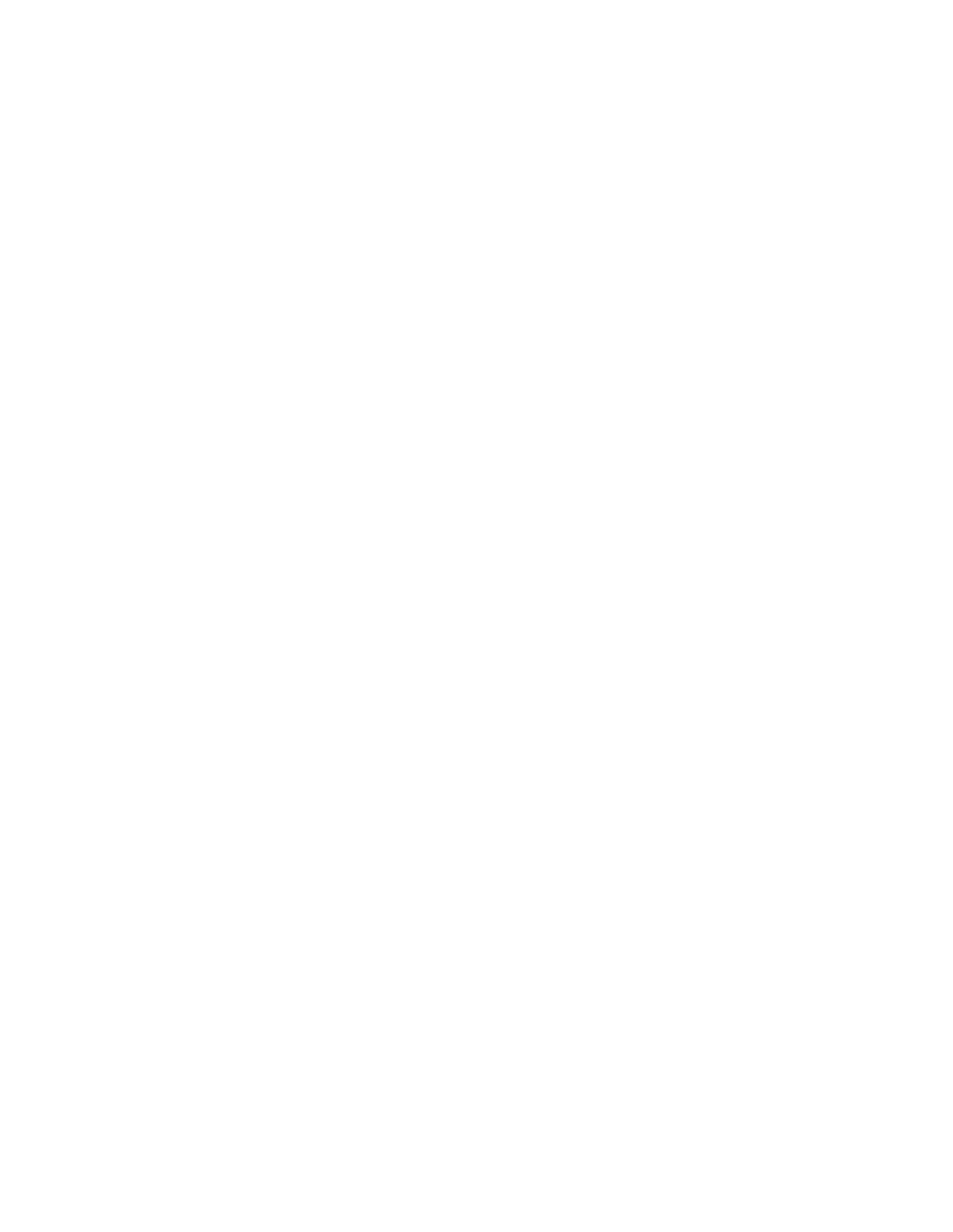# **1. INTRODUCTION**

On October 16, 2000, Farmers Co-operative Dairy Limited (hereinafter Complainant), a Nova Scotia-based dairy processor and distributor, applied to the New Brunswick Farm Products Commission (hereinafter NBFPC) for a milk distribution licence. The New Brunswick *Natural Products Act, RSNB, Chapter N-1.2 (*hereinafter the *NPA* or the *Act*) mandates the NBFPC to control the distribution of fluid milk in New Brunswick through the issuance of Milk Dealer Licences, among other things. Without such a licence, Complainant cannot carry out distribution of its own branded fluid milk products in New Brunswick.

Section 46(2) of the *NPA* establishes that: "No licence shall be issued unless the Commission is satisfied that its issuance is in the interest of the general public or the dairy products trade." On November 29, 2001, the NBFPC notified Complainant that its licence application had been rejected.<sup>1</sup> In its written decision of March 26, 2002,<sup>2</sup> the NBFPC stated that it did not find that granting such a licence would be in the interest of the general public.

The subject of this report is a dispute brought forward by Complainant under Article 1716 (Request for Panel) of the *Agreement on Internal Trade*<sup>3</sup>  *(*hereinafter *Agreement)* regarding New Brunswick's fluid milk distribution licensing measures.

A dispute resolution Panel was duly established under the provisions of the *Agreement* to review the dispute.

The *Agreement* allows for private parties to initiate dispute resolution proceedings to resolve a complaint against a government. This is the second time that a panel has been established to review a dispute between a private party and a government and the second time that a panel will review a dispute under the Agriculture and Food Goods Chapter (Chapter Nine) of the *Agreement*.

As provided in paragraph 2 of Article 1718 (Report of Panel) of the *Agreement*, the panel report shall contain:

(a) findings of fact;

 $\overline{a}$ 

<sup>1</sup> Letter from Hazen Meyers, Chairman of the New Brunswick Farm Products Commission, to Chris Power, President and CEO of Farmers Dairy Co-operative Limited; Submission to the Internal Trade Panel Concerning New Brunswick's Fluid Milk Licensing Measures, Volume 2, Attachment 14; May 23, 2002.

<sup>&</sup>lt;sup>2</sup> Decision of the New Brunswick Farm Products Commission in the Matter of an Application by Farmers Dairy Limited for a Milk Dealer License; March 26, 2002; (hereinafter NBFPC Decision); Submission to the Internal Trade Panel Concerning New Brunswick's Fluid Milk Licensing Measures, Volume 2, Attachment 15; May 23, 2002.

<sup>3</sup> *Agreement on Internal Trade*; Entered into force July 1, 1995. Unless otherwise specified "Articles" and "Annexes" refer to the articles and annexes of the *Agreement*. A Consolidated version of the *Agreement* is available on the web-site of the Internal Trade Secretariat: www.ait-aci.ca.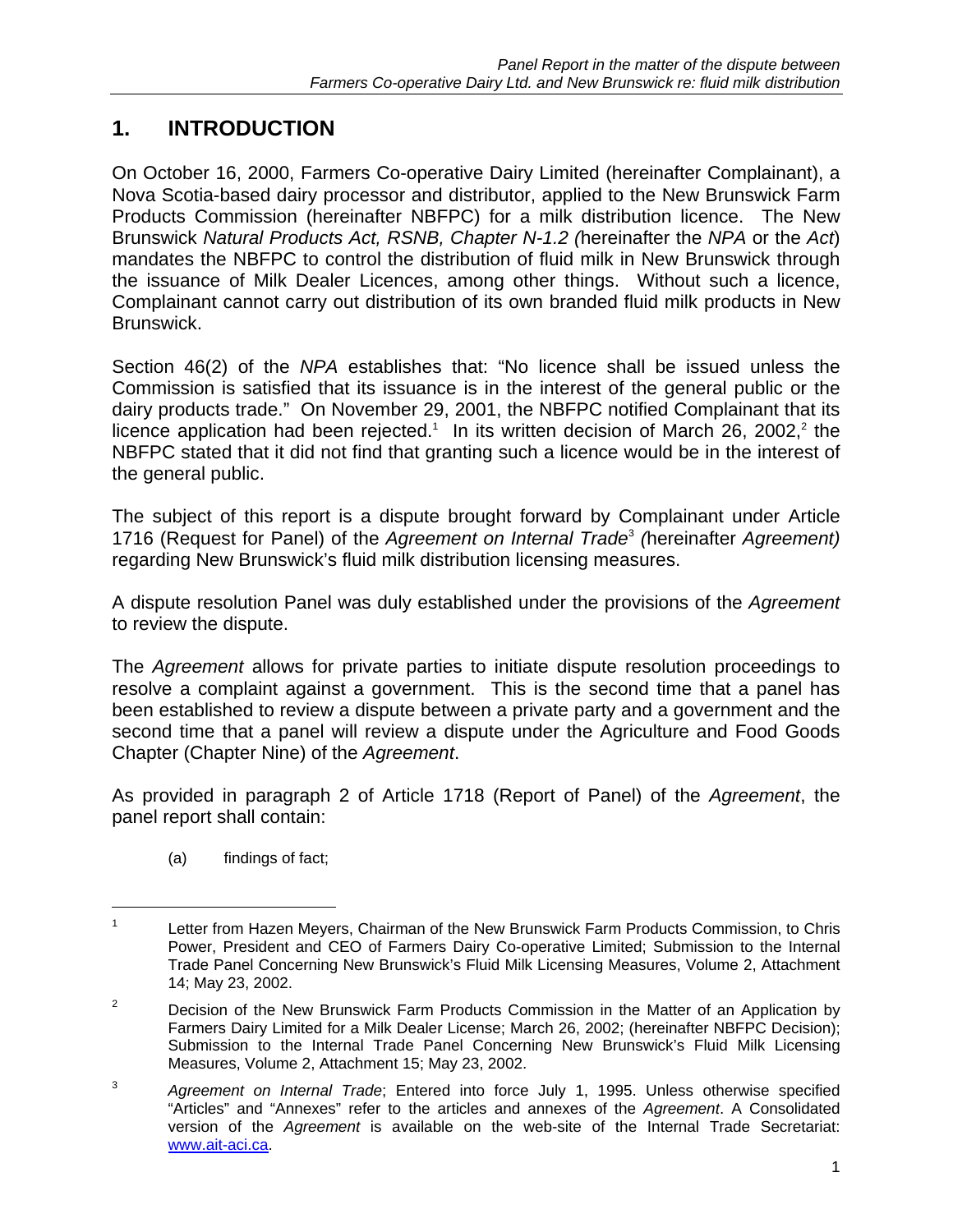- (b) a determination, with reasons, as to whether the actual measure in question is inconsistent with this Agreement;
- (c) a determination, with reasons, as to whether the actual measure has impaired internal trade and has caused injury; and
- (d) recommendations, if requested by either the person or the Party complained against, to assist in resolving the dispute.

## **2. COMPLAINT PROCESS**

In accordance with Article 906 (Consultations) of Chapter Nine, Complainant requested, by letter dated April 10, 2001, that the Province of Nova Scotia undertake consultations with the Province of New Brunswick (hereinafter Respondent) on the issues in question. By letter dated May 8, 2001, Nova Scotia formally requested consultations with Respondent on behalf of Complainant. Consultations between Nova Scotia and Respondent failed to resolve the issue.

In accordance with Article 1711 (Initiation of Proceedings by Governments on Behalf of Persons), by letter dated November 30, 2001, Complainant requested that Nova Scotia initiate the dispute resolution procedures under Part A (Government-to-Government Dispute Resolution) of Chapter Seventeen (Dispute Resolution Procedures) on its behalf. By letter dated January 10, 2002, Nova Scotia declined to initiate the dispute resolution procedures under Part A but offered to facilitate action by Complainant to initiate procedures under Part B (Person-to-Government Dispute Resolution) of Chapter Seventeen.

In accordance with paragraph 3 of Article 1712 (Initiation of Proceedings by Persons), by letter dated January 31, 2002, Complainant gave notice to Respondent, Nova Scotia and the Internal Trade Secretariat of its intent to proceed with a complaint under Part B.

In accordance with Article 1713 (Screening), by letter dated March 11, 2002, Complainant requested leave from the Nova Scotia Screener to commence Chapter Seventeen Person-to-Government dispute resolution procedures. The Screener, by letter dated March 27, 2002, gave Complainant leave to proceed.

By letter dated March 28, 2002, Complainant requested the assistance of the Committee on Internal trade (hereinafter CIT) pursuant to Article 1715 (Assistance of Committee). The dispute was considered by the CIT during a conference call on April 19, 2002. The CIT reached no consensus on assistance it could provide to resolve the dispute.

By letter dated May 23, 2002, Complainant requested the establishment of a panel under Article 1716.

A pre-hearing conference was held by the Panel on July 12, 2002 by conference call to discuss with the disputants the form of the hearing, the materials to be provided and other procedural matters related to the hearing.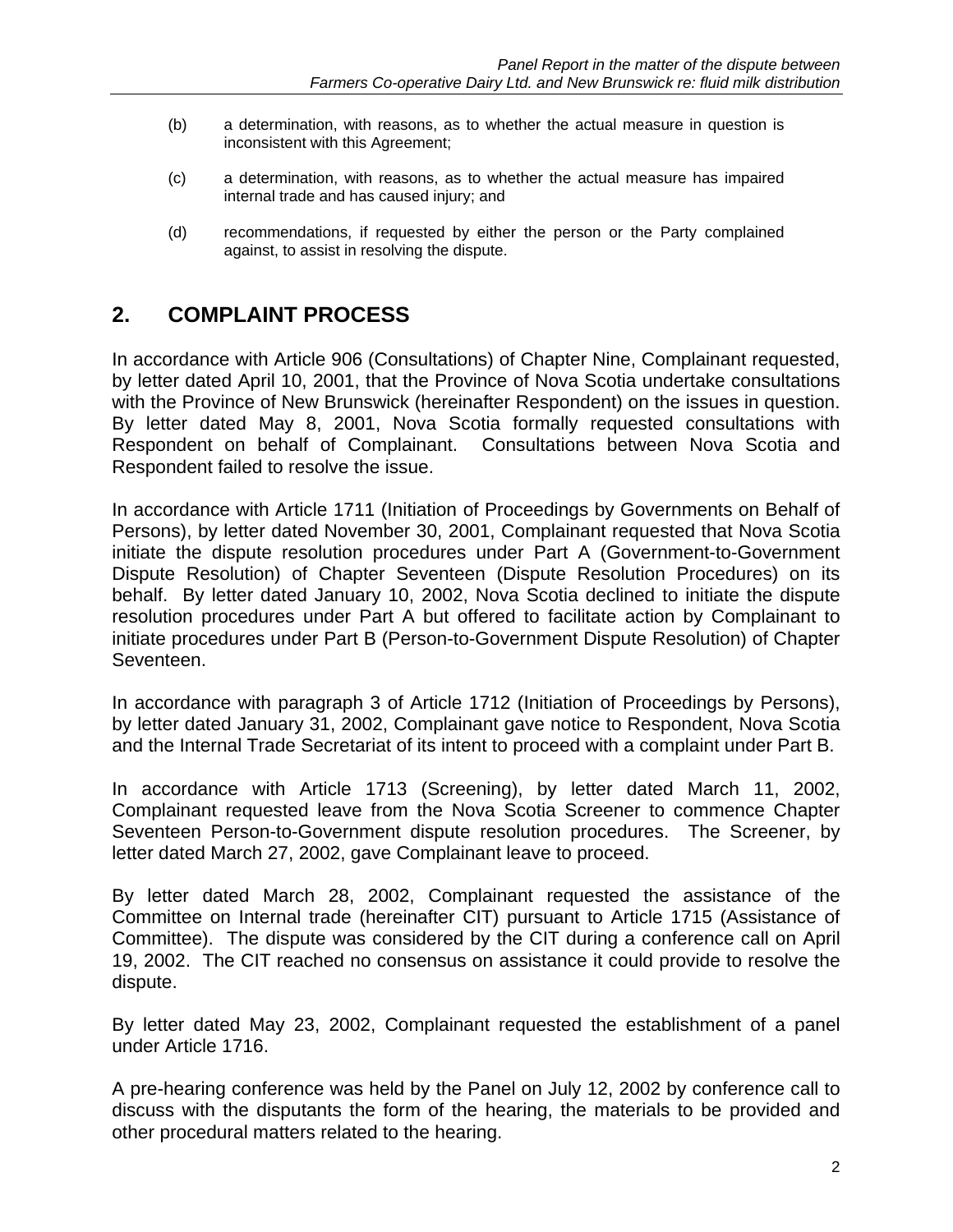The hearing, which was open to the public, was held in Fredericton, New Brunswick on July 30, 2002.

## **3. THE COMPLAINT**

Complainant alleges that the *NPA* and a decision by the NBFPC not to grant Complainant a fluid milk distribution licence under the *Act* are inconsistent with the *Agreement.* 

With respect to the *NPA*, Complainant alleges that section 46(2) of the *NPA* allows the NBFPC to exercise its discretion under the *Act* in a way that is inconsistent with Article 401 (Reciprocal Non-Discrimination), Article 402 (Right of Entry and Exit), and Article 403 (No Obstacles) of the *Agreement* and that these inconsistencies with the *Agreement* cannot be justified under the provisions of Article 404 (Legitimate Objectives). Complainant also alleges that the *NPA* does not satisfy the transparency requirements of Article 406 (Transparency) and paragraph 4(a) of Article 101 (Mutually Agreed Principles). Further, Complainant alleges that Respondent has not met the obligation under Article 102 (Extent of Obligations) to ensure that the manner in which the NBFPC exercises its authority under the *Act* is consistent with the *Agreement*.

With respect to the decision by the NBFPC not to grant Complainant a fluid milk distribution licence, Complainant alleges that the manner in which this decision was made is inconsistent with Article 401, Article 402, and Article 403 of the *Agreement* and that these inconsistencies with the *Agreement* can not be justified under the provisions of Article 404. Complainant also alleges that the manner in which the decision was made does not satisfy the transparency requirements of Article 406 and paragraph 4(a) of Article 101.

Complainant asked the Panel to find that:

- the *NPA* and the way it is interpreted and applied by the NBFPC to license, regulate and administer fluid milk distribution are inconsistent with Articles 401, 402 and 403;
- these inconsistencies are not permissible under Article 404;
- Respondent has not met its obligation to ensure transparency of its measures as required by Article 406(1) and 406(2), and according to the operating principles set out in Article 101(4)(a); and
- Respondent has not met its responsibility established by Article 102 to ensure that the NBFPC complies with the *Agreement*.

Complainant asked the Panel to recommend the following remedies:

• that Respondent take whatever steps are necessary to grant Complainant a fluid milk distribution licence;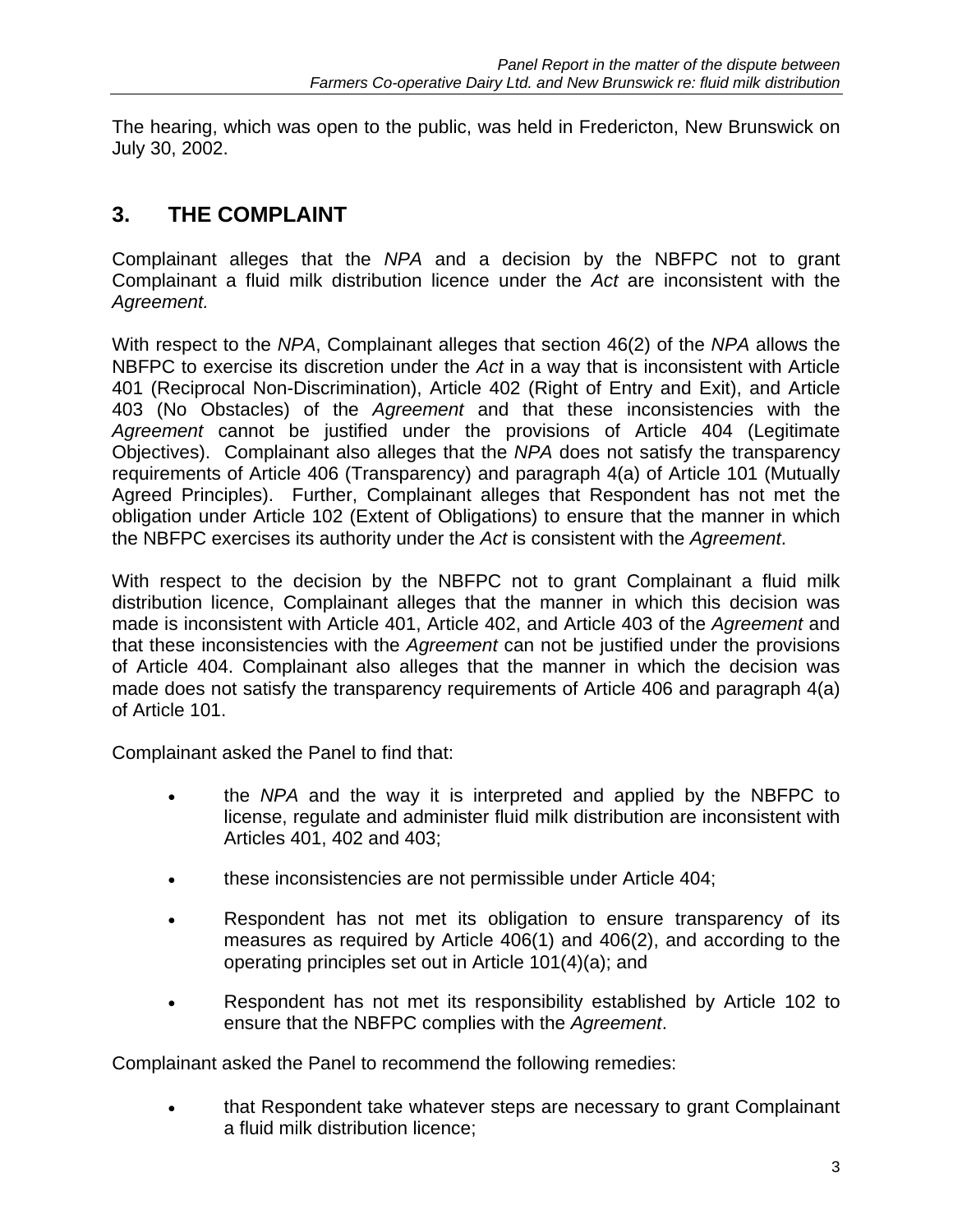- that Complainant's participation in New Brunswick's fluid milk market be regulated and administered in a way that treats Complainant and its fluid milk products in a manner that is consistent with the *Agreement* and equal to Northumberland Dairy and Baxter Foods; and
- that specific actions be taken by the CIT if parties to this complaint do not resolve outstanding issues within 60 days as required by Article 1719 (Implementation of Panel Report).

Complainant asked to be awarded costs pursuant to paragraph 3 of Article 1718 and Annex 1718.3 (Costs). Complainant submitted a statement of costs to the Panel at the end of the Panel hearing, a copy of which was subsequently provided to Respondent.

## **4. THE RESPONSE**

 $\overline{a}$ 

Respondent maintains that the *NPA* and the manner in which the NBFPC makes decisions regarding the granting of fluid milk distribution licences are consistent with the *Agreement* and do not violate Articles 401, 402, 403, 406 or 101(4)(a).

Respondent also argues that the decision by the NBFPC not to grant a fluid milk distribution licence was made in the interest of consumer protection. Therefore, Respondent argues, if the Panel finds the manner in which the decision was made to be inconsistent with the *Agreement,* it is nevertheless permissible as a Legitimate Objective under Article 404. Likewise, Respondent argues that section 46(2) of the *NPA* is justified on the basis of consumer protection.

Although Respondent did not question the Panel's jurisdiction to decide the case, Respondent questioned whether the *Agreement* applies to the measures at issue because:

- the letter of October 1, 1997 from the co-chairs of the Federal Provincial Agricultural Trade Policy Committee $4$  to the co-chairs of the CIT is "illegitimate"5 and insufficient in itself to bring fluid milk distribution under the scope of the *Agreement*; and
- fluid milk distribution is not a "technical barrier to trade" as defined under Chapter Nine and, therefore, the Federal Provincial Agricultural Trade Policy Committee did not have the right to include it in the list of technical

<sup>4</sup> Letter from the co-chairs of the Federal-Provincial Agricultural Trade Policy Committee, dated October 1, 1997, to the Co-chairs of the Committee on Internal Trade; Submission to the Internal Trade Panel Concerning New Brunswick's Fluid Milk Licensing Measures*,* Volume 2, Attachment 4; May 23, 2002.

<sup>5</sup> Presentation at the Panel hearing by Mr. Harry Quinlan for Respondent; hearing transcript, page 113. In its supplementary submission to the Panel (Opinion of the Province of New Brunswick; August 6, 2002), Respondent questions the "validity" rather than the "legitimacy" of the letter of October 1, 1997.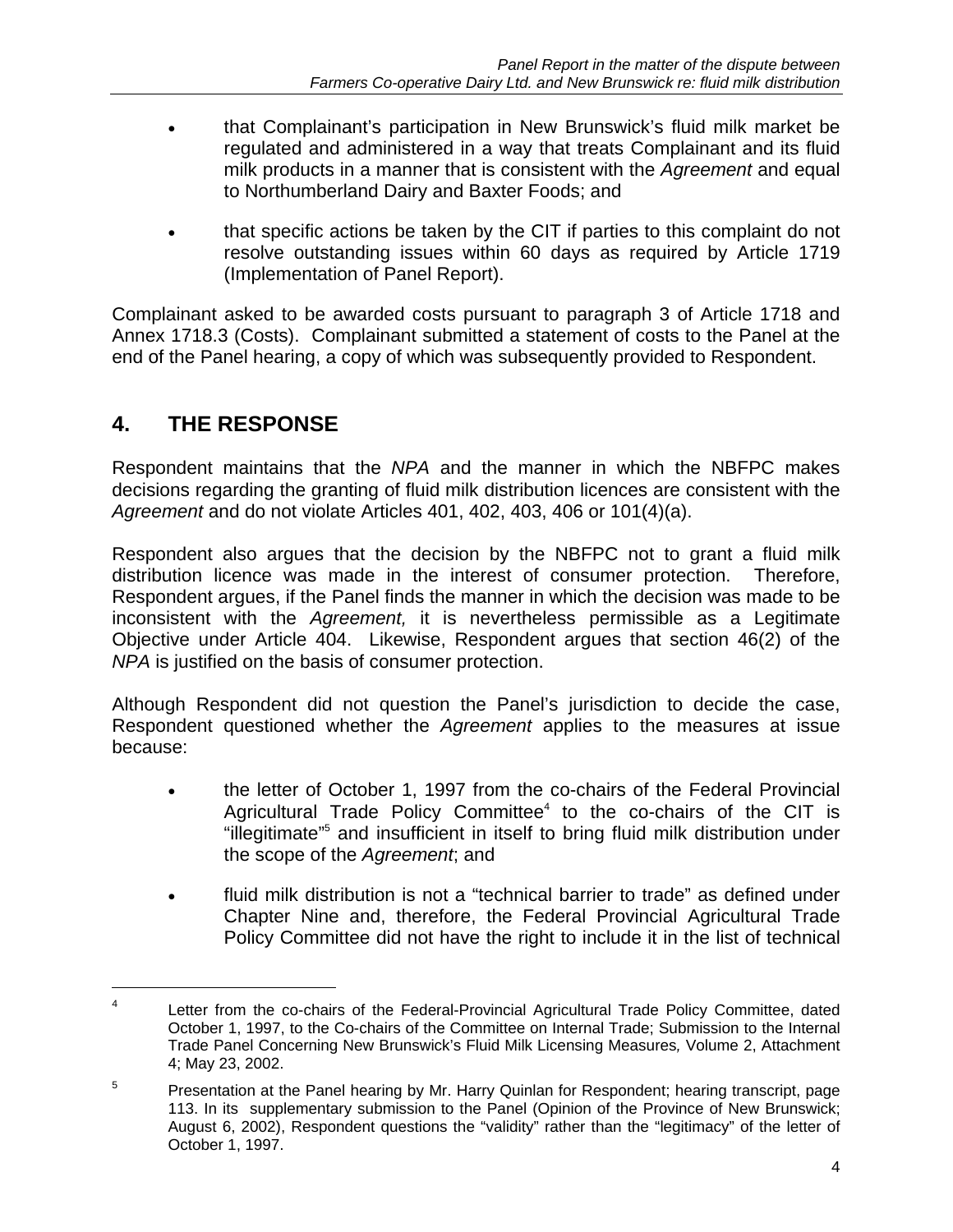barriers to trade with policy implications contained in the October 1, 1997 letter.

Respondent further argues that the decisions of the NBFPC do not fall within the scope of the *Agreement* because:

- Article  $102(1)(c)$ , by virtue of the phrase "where provided by this *Agreement*", requires that "other governmental bodies" and "nongovernmental bodies that exercise authority delegated by law" must be specified in the applicable chapter of the *Agreement* in order to be brought within the scope of the Article and that no such bodies are specified under Chapter Nine; and
- a decision by the NBFPC does not fall within the definition of "measure" under Article 200 (Definitions of General Application) of the *Agreement*.

Respondent asked the Panel to:

- reject Farmers' complaint under Chapter Seventeen of the *Agreement*; and
- confirm that the *NPA* respects the spirit and intent of the *Agreement*.

Respondent opposed the awarding of costs to Complainant and submitted that Respondent should be awarded costs under Article 1718(3).

## **5. APPLICABILITY OF THE** *AGREEMENT* **AND JURISDICTION OF THE PANEL**

Although Respondent consented to the jurisdiction of the Panel,<sup>6</sup> Respondent questioned whether the *Agreement* applies to the measures at issue and put forward two arguments in support of that position, one based on paragraph 3 of Article 902 (Scope and Coverage) and one based on Article 102 of the *Agreement*.

### **5.1 Fluid Milk Distribution under the** *Agreement* **- Article 902(3)**

Article 902(3) states:

1

Measures involving technical barriers with policy implications shall be included in the scope and coverage of this Chapter effective September 1, 1997. The Federal-Provincial Trade Policy Committee (the "Trade Policy Committee") shall, on or before September 1, 1997, give written notice to the Committee on Internal Trade of such measures.

On October 1, 1997, the co-chairs of the Federal-Provincial Agricultural Trade Policy Committee wrote to the co-chairs of the Committee on Internal Trade as follows:

<sup>6</sup> Opinion of the Province of New Brunswick, paragraph 16; August 6, 2002.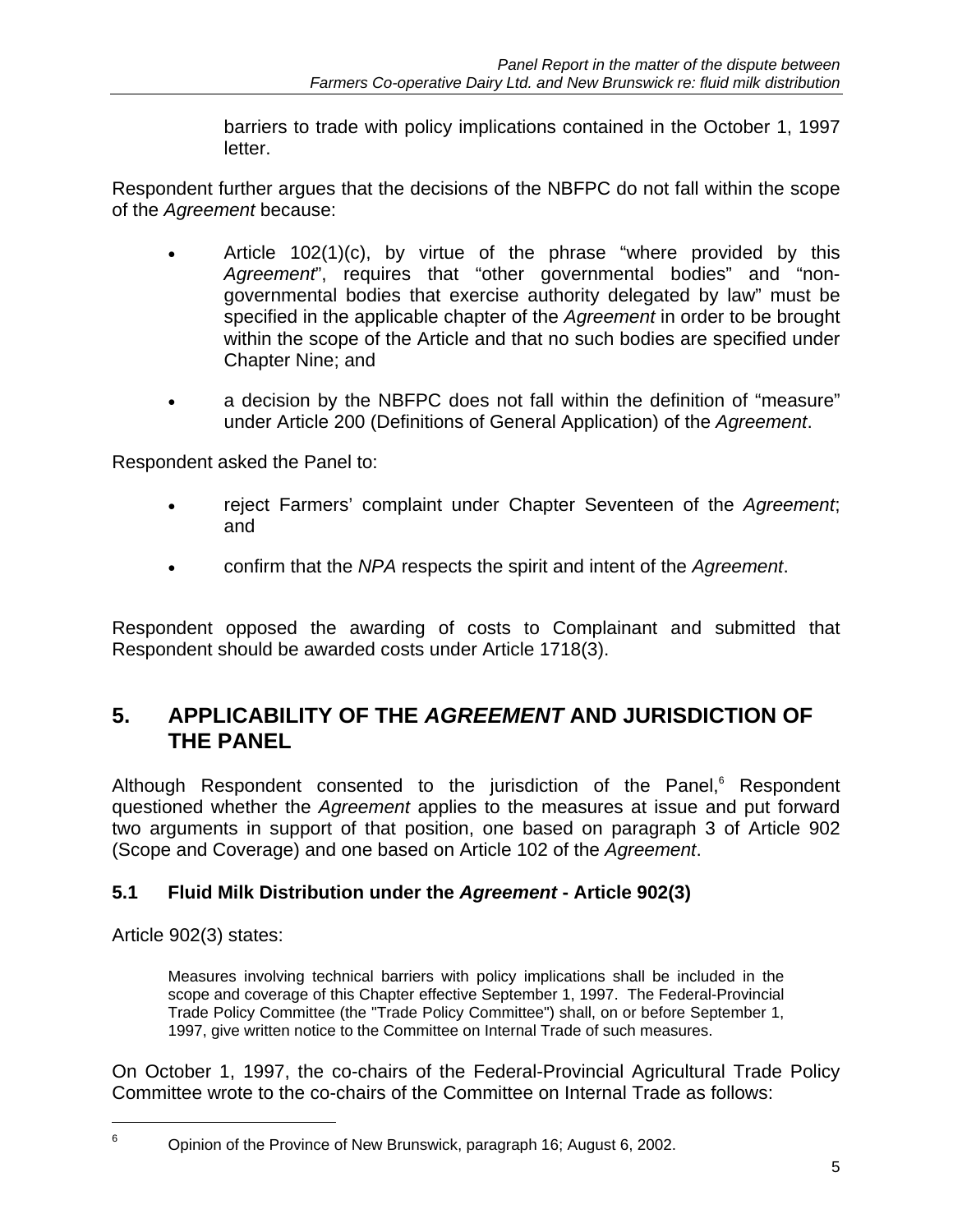We are writing to you in your capacities as co-chairs of the Federal/Provincial Committee on Trade under the Agreement on Internal Trade (AIT).

Under Article 902.3 of the AIT, the Federal Provincial Agricultural Trade Policy Committee is to notify your Committee of any unresolved measures involving technical barriers with policy implications on or before September 1, 1997. The following technical barriers with policy implications have been identified:

- a) shipment of horticultural products in bulk containers;
- b) absence of a Canada No. 1 Small potato grade;
- c) margarine colouring restrictions and other margarine standards;
- d) standards regarding dairy blends (mixtures of butter and margarine) and imitation dairy products;
- e) fluid milk standards and distribution.

It is recognized that these measures will fall within the scope and coverage of Chapter Nine of the AIT from September 1, 1997. [Emphasis added.]

A definition of "technical barriers to trade" is provided in Article 908 (Definitions) as follows:

**technical barriers to trade** means a measure that:

- (a) involves product characteristics or their related processes and production methods, including the applicable administrative provisions, with which compliance is mandatory;
- (b) deals exclusively with terminology, symbols, packaging, marking or labelling requirements as they apply to a product, process or production method;
- (c) involves any procedure used, directly or indirectly, to determine that relevant requirements in technical measures are fulfilled; or
- (d) involves a sanitary or phytosanitary measure;

but does not include purchasing specifications prepared for production or consumption requirements of the Parties that are addressed in Chapter Five (Procurement), according to the coverage of that Chapter.

The distinction made between technical and non-technical barriers to trade is in Annex 903.1 (Memorandum of Understanding on Procedures for the Elimination or Reduction of Interprovincial Barriers to Trade in Agricultural and Food Products) as follows:

Ministers recognize that interprovincial trade barriers may be classified as technical or non-technical. Technical barriers can arise because of differing product and grade standards, plant and animal health regulations, transportation and other legislation affecting the movement of products between provinces. Non-technical barriers can result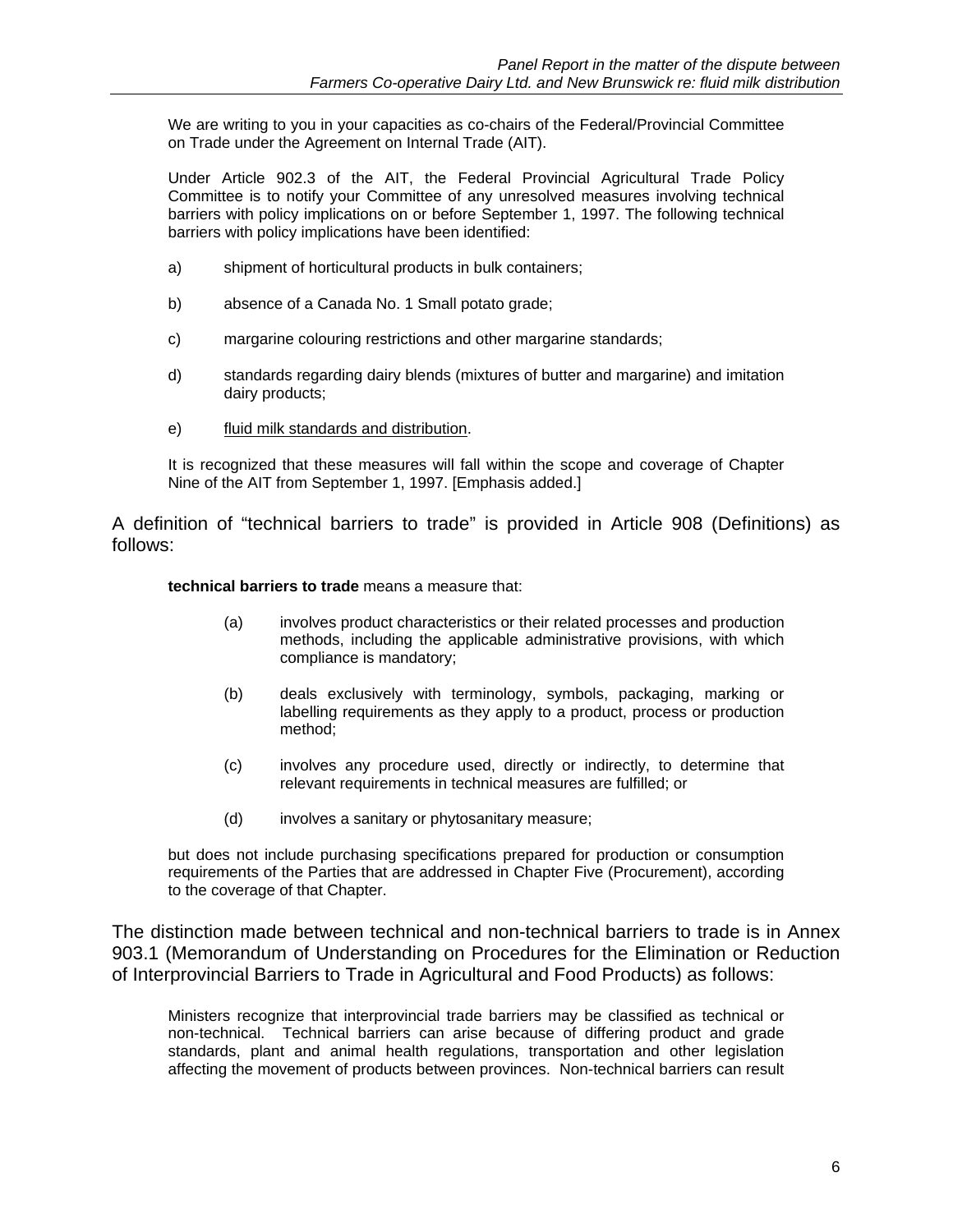from government policies and programs such as price and income stabilization, supply management, credit and other financial assistance programs.<sup>7</sup>

In a verbal presentation to the Panel at the hearing, Respondent called into question the legitimacy of the October 1, 1997 letter from the co-chairs of the Federal-Provincial Agricultural Trade Policy Committee, citing the fact that the letter was from officials to ministers, that a provincial official signed under the letterhead of a federal department, that the letter was addressed to the co-chairs of the CIT when the *Agreement* specifies a single chair and that there was no indication that the letter had been copied to Agriculture Ministers.

In its written, post-hearing "Opinion", submitted to the Panel on August 6, 2002, Respondent listed the following as reasons to question the validity of the October 1, 1997 letter:

- not on shared letterhead, developed by Canada, signed onto by British Columbia;
- no reference as to the authority provided to AG Trade Policy Co-Chairs by the committee they claim to represent; (no minutes of meeting);
- no indication of consensus, in fact, the opposite is clearly stated in the letter;
- the authors of the letter have taken it upon themselves to apply its contents retroactively;
- the letter references the "Federal/Provincial Committee on Trade" which does not exist;
- the letter is not copied to Agriculture Ministers, which is peculiar as they were charged at the same time with a complete review of the scope and coverage of the Chapter;
- a technical questioning of the validity of the co-chairs as the appropriate recipients of the letter remains. Given Article 1814.1 and 1814.2, the date of entry into force of the AIT was July 1, 1995. This, in combination with Article 1601.4 (which establishes an annual rotation of chairpersons) would mean that Ministers Manley and/or Downey had completed their term of office and were no longer acting in accordance with the AIT;
- no accompanying record of receipt by Ministers Manley and/or Downey, or the Executive Director of the Internal Trade Secretariat, etc.<sup>8</sup>

Respondent further alleged that the decision by Agriculture Ministers to delay the completion of a review of the scope and coverage of Chapter Nine (required to be completed by September 1, 1997 under paragraph 4 of Article 902) invalidated any expansion of the scope of the Chapter by means of the October 1, 1997 letter.

 $\overline{a}$ 

<sup>7</sup>  *Agreement on Internal Trade*, Annex 903.1, Section II (Understandings), subsection 1. Framework to Eliminate/Reduce Barriers, first paragraph.

<sup>8</sup> Opinion of the Province of New Brunswick, paragraph 3; August 6, 2002.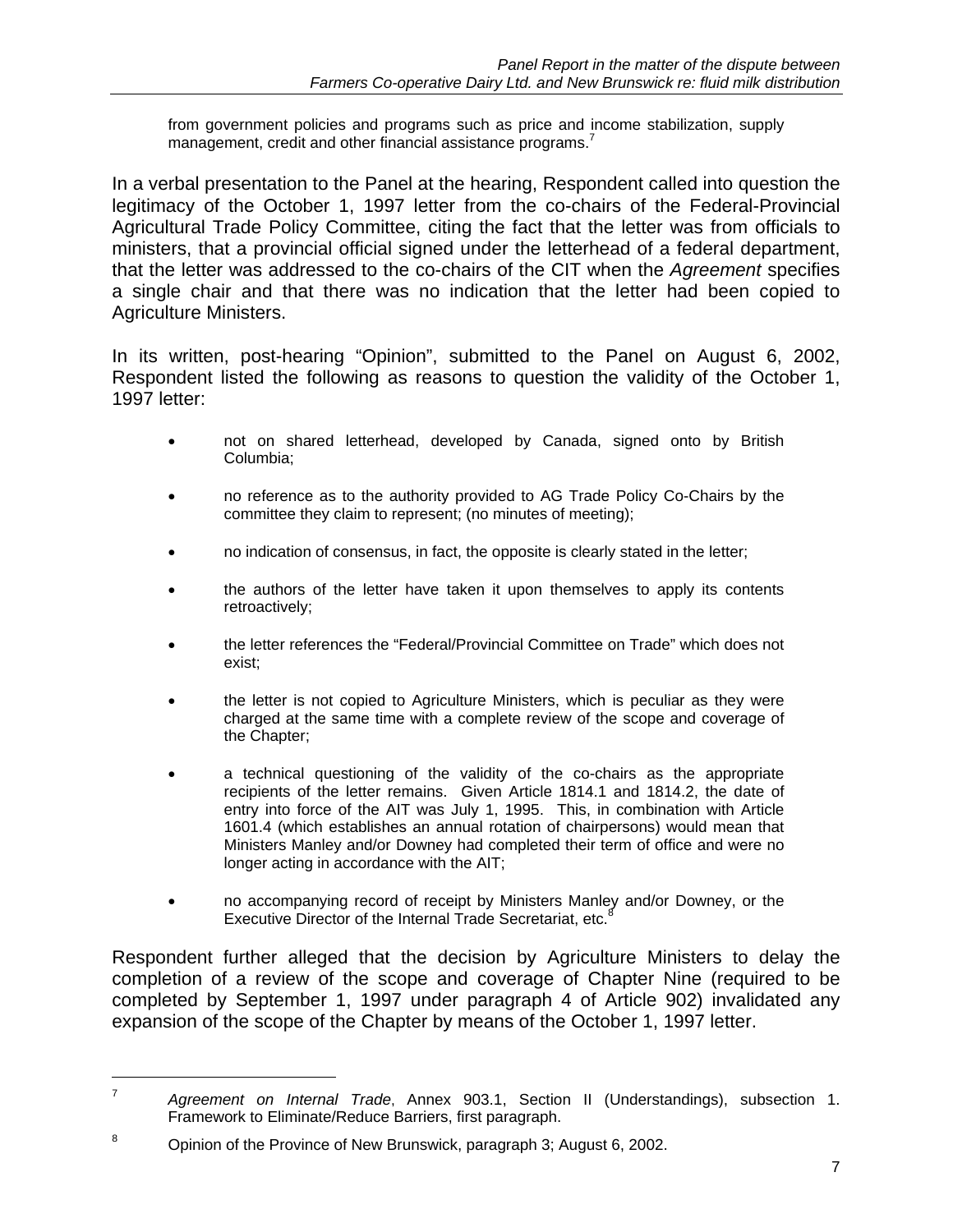Respondent also took the position that fluid milk distribution does not fall within the definition of a technical barrier to trade. Therefore, Respondent argues, despite the inclusion of "fluid milk standards and distribution" in the list of "technical barriers to trade with policy implications" in the October 1, 1997 letter, fluid milk distribution is not within the scope of the *Agreement*.

With respect to the validity of the October 1, 1997 letter the Panel notes:

- the letter is signed by the then co-chairs of the Federal-Provincial Agricultural Trade Policy Committee, the body mandated by paragraph 3 of Article 902 to identify the technical barriers to trade with policy implications to be included in the scope and coverage of Chapter Nine as of September 1, 1997;
- the letter specifically references the obligation in paragraph 3 of Article 902 to notify the CIT of technical barriers with policy implications and presents a list of such barriers;
- the letter specifically recognizes that the measures listed would fall within the scope and coverage of Chapter Nine as of September 1, 1997;
- the letter in question dates back almost five years and no evidence has been presented to the Panel to the effect that the Parties were not adequately notified of the letter;
- no evidence has been presented to the Panel that any Party to the *Agreement*, including Respondent, had previously objected to the letter; and
- in a previous dispute panel<sup>9</sup> under Chapter Seventeen of the *Agreement*, which also reviewed a complaint related to fluid milk distribution, the panel's report records that the Parties to the dispute (Nova Scotia and Prince Edward Island) explicitly agreed that the October 1, 1997 letter met the requirements of Article 902(3) and that measures respecting fluid milk standards and distribution are covered by the Chapter.

With respect to the decision by Agriculture Ministers to delay fulfilling the obligation under Article 902(4) to review the scope and coverage of the Chapter, the Panel finds no connection between that review and the obligation under Article 902(3) to notify the CIT of technical barriers with policy implications. In other words, the Article 902(3) notification is not connected to or dependent on the completion of the review provided for under Article 902(4).

 $\overline{a}$ 

<sup>9</sup> *Report of the Article 1704 Panel Concerning the Dispute between Nova Scotia and Prince Edward Island Regarding Amendments to the Dairy Industry Act Regulations*; Winnipeg, Manitoba; January 18, 2000 (hereinafter NS/PEI Panel Report). Panel reports are available on the web-site of the Internal Trade Secretariat: www.ait-aci.ca.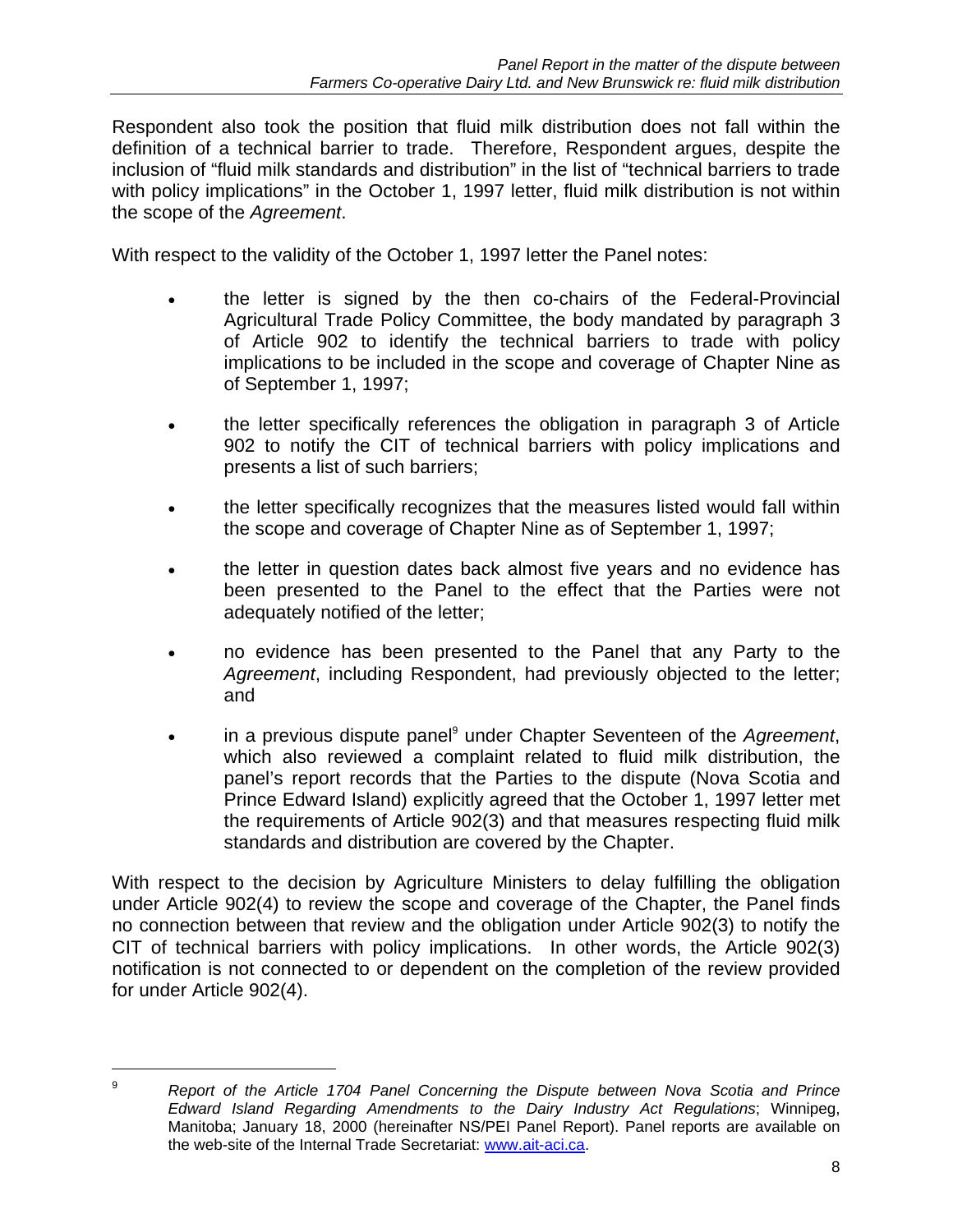Given the above, the Panel concludes that it must take the October 1, 1997 letter at face value and that the letter legitimately accomplishes its stated purpose. The Panel accepts the validity of the letter and rejects Respondent's position in this regard.

With respect to the definition of a technical barrier to trade, the Panel notes:

- Annex 903.1, which is the Memorandum of Understanding signed by Agriculture Ministers on December 11, 1989, states that: " Technical barriers can arise because of ... transportation and other legislation affecting the movement of products between provinces";
- the October 1, 1997 letter dates back almost five years and no evidence has been presented that any Party to the *Agreement,* including Respondent, has during these years ever raised concerns or objections about fluid milk distribution being included in the list of measures; and
- Article 902(3) refers to measures "involving" technical barriers with policy implications, not to a strict or narrow definition of technical barrier.

In the Panel's view, by including fluid milk distribution in their list of technical barriers with policy implications, the Federal-Provincial Agricultural Trade Policy Committee (the body specifically mandated to identify such measures), deemed fluid milk distribution licensing requirements to be a technical barrier with policy implications. It is not the role of this Panel to question or second-guess this determination.

While the Panel recognizes that supply management is listed in Annex 903.1 as a nontechnical barrier, fluid milk distribution licensing requirements are not intrinsic to supply management of raw milk. Hence, licensing requirements for fluid milk are amenable to being included in a list of technical barriers with policy implications. In other words there is nothing contradictory about excluding supply management from the scope of "technical barriers", while at the same time including fluid milk distribution licensing requirements.

The wording of Article 902(3) is such that the act of providing notice in writing in itself brought the listed technical barriers within the scope and coverage of the Chapter. No acknowledgment, acceptance or other formality is required to give the list effect. Moreover, Article 902(3) provides for "measures involving technical barriers with policy implications" (emphasis added) to be included in the scope and coverage of Chapter 9. In the Panel's view the words "measures involving" have a wide scope and support a broad and purposeful interpretative approach to the types of measures that may be legitimately brought under the scope of Chapter 9 by the operation of Article 902(3).

**The Panel finds that fluid milk distribution licensing requirements are included in the scope and coverage of the Agriculture and Food Goods Chapter of the** *Agreement* **by the operation of Article 902(3) and the letter of October 1, 1997 from the Co-chairs of the Federal-Provincial Agricultural Trade Policy Committee to the Co-chairs of the CIT.**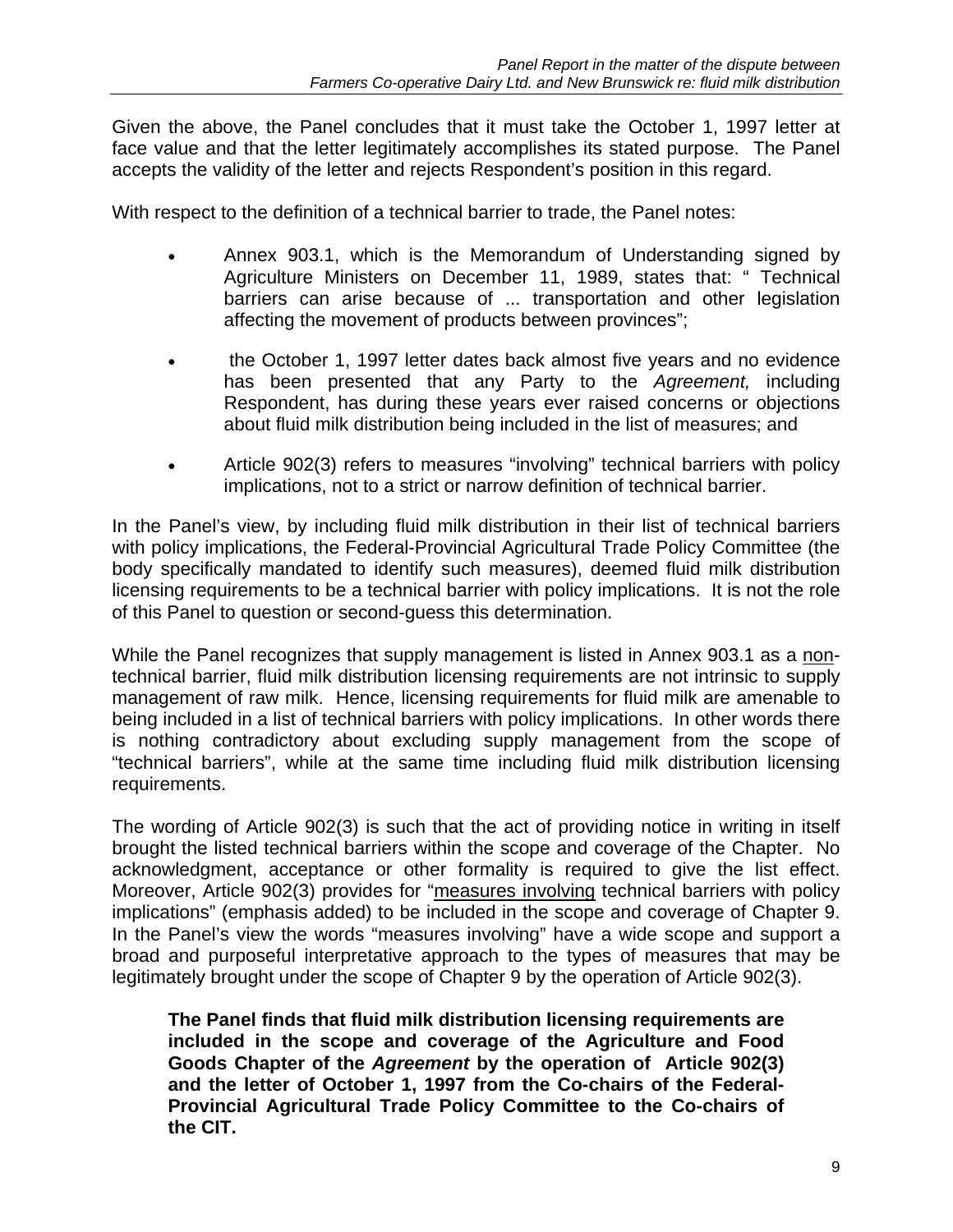Although not required for the purposes of the findings in this report, the Panel has found the notification method used in Article 902(3) complex and indirect. The uncertainty resulting from this method resulted in questions as to the coverage of the *Agreement* which required careful scrutiny by the Panel. The Panel suggests that the Parties to the *Agreement* use a more transparent and less ambiguous method for subjecting new measures to the disciplines of the *Agreement*.

#### **5.2 Coverage of a Decision by the New Brunswick Farm Products Commission under the** *Agreement* **- Article 102**

Article 102 (Extent of Obligation) states:

- 1. Each Party is responsible for compliance with this Agreement:
	- (a) by its departments, ministries and similar agencies of government;
	- (b) by its regional, local, district or other forms of municipal government, where provided by this Agreement; and
	- (c) by its other governmental bodies and by non-governmental bodies that exercise authority delegated by law, where provided by this Agreement.

For greater certainty, "other governmental bodies" includes Crown corporations.

2. Each Party shall adopt and maintain measures to ensure the compliance referred to in paragraph 1.

Article 200 (Definitions of General Application) states:

**measure** includes any legislation, regulation, directive, requirement, guideline, program, policy, administrative practice or other procedure;

Respondent argues that Article 102(1)(c) means that unless a government body is explicitly identified as covered by the *Agreement*, it, and any measure it takes, are not subject to the *Agreement*. The Panel disagrees.

With respect to Article 102, the Panel finds that the undertaking of the Parties to ensure compliance by the types of entities mentioned in the Article brings those entities within the scope and coverage of the *Agreement*. In the Panel's view, the phrase "where provided by this *Agreement*" is a recognition that in some chapters of the *Agreement*, some governmental bodies are excluded from some of the disciplines of the *Agreement*.

The Panel notes that Chapter 1 of the *Agreement* deals with the operating principles and objectives of the *Agreement*. In the Panel's view, these principles and objectives should be given a broad and purposeful interpretation. Accordingly, the approach suggested by Respondent is too narrow and is not supported by the language of the *Agreement*. In particular, the Panel rejects the suggestion that the phrase "where provided by this *Agreement*" requires that "other governmental bodies" and "nongovernmental bodies that exercise authority delegated by law" must be specified in the applicable chapter of the *Agreement* in order for their actions to be brought within the scope and coverage of the *Agreement*.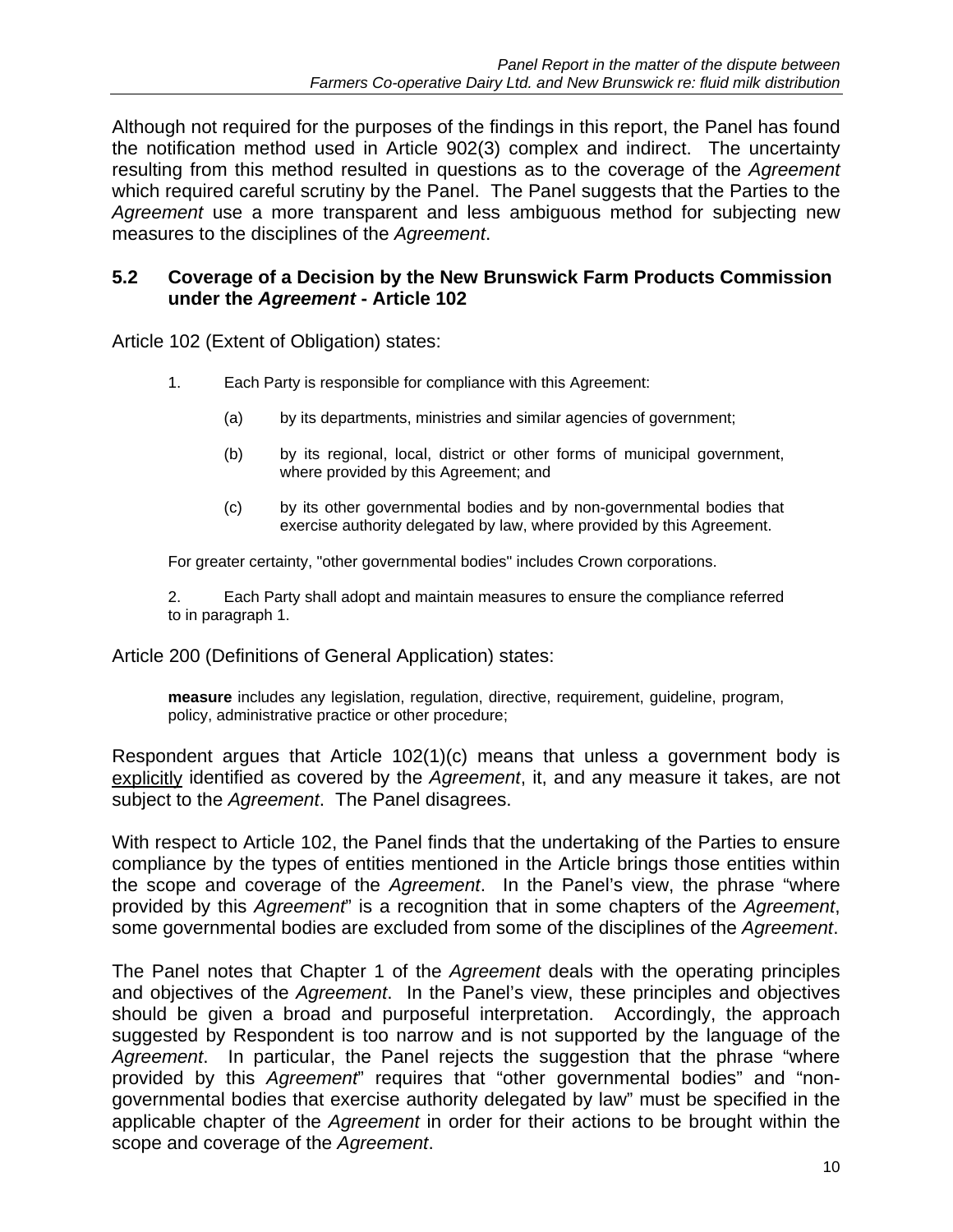Limitations on the application of Article 102 are specified in a number of chapters<sup>10</sup> by listing the entities or types of entities to which the chapter applies. This suggests that, within each sectoral chapter of the Agreement, all entities within the types mentioned in Article 102 are included unless excluded by a chapter-specific article.

Given that no governmental bodies are specifically listed in Chapter Nine, the logical extension of Respondent's argument is that the obligations under Chapter Nine would not apply to the measures of any governmental bodies that exercise authority delegated by law, thus thwarting the purpose of the Chapter. This clearly was not the intent of the Parties.

#### **The Panel finds that the NBFPC actions under review by this Panel are within the scope and coverage of the** *Agreement***.**

With respect to the definition of "measure", the Panel finds that the act of granting a licence can be considered an "administrative practice or other procedure" as those terms are used in the definition of "measure" in Article 200 of the *Agreement*. This interpretation is consistent with the stated objectives of the *Agreement*.

The Panel further notes that two previous panels<sup>11</sup> reviewed complaints related to the application of legislation by governmental bodies, thus accepting that the application of legislation falls within the definition of "measure". The Panel sees no reason in the present case to alter that approach.

**The Panel finds that a decision by the NBFPC with respect to fluid milk distribution licensing is a "measure" as that term is defined in the** *Agreement.* 

# **6. ALLEGED INCONSISTENCIES WITH THE** *AGREEMENT*

1

With respect to consistency with the *Agreement*, the Panel will consider the *NPA* and the decision of the NBFPC separately. The consistency or lack thereof of legislation does not predetermine whether or not its application has been consistent. In other words, even if the *NPA* were held to be consistent, its application might be held to be inconsistent, and vice versa.

The Articles alleged by Complainant to have been breached by Respondent provide as follows:

<sup>&</sup>lt;sup>10</sup> See Chapters Five (Procurement) Article 503, Seven (Labour Mobility) Article 703(1), Ten (Alcoholic Beverages) Article 1003 and Fifteen (Environmental Protection) Article 1503.

<sup>11</sup> NS/PEI Panel Report, supra, note 9 and *Report of the Article 1716 Panel Concerning a Dispute between the Certified General Accountants Association of Manitoba and Ontario Regarding the Public Accountancy Act (R.S.O.,1990, Chapter P-37) and Regulations*; Winnipeg, Manitoba; October 5, 2001 (hereinafter CGA/ON Panel Report).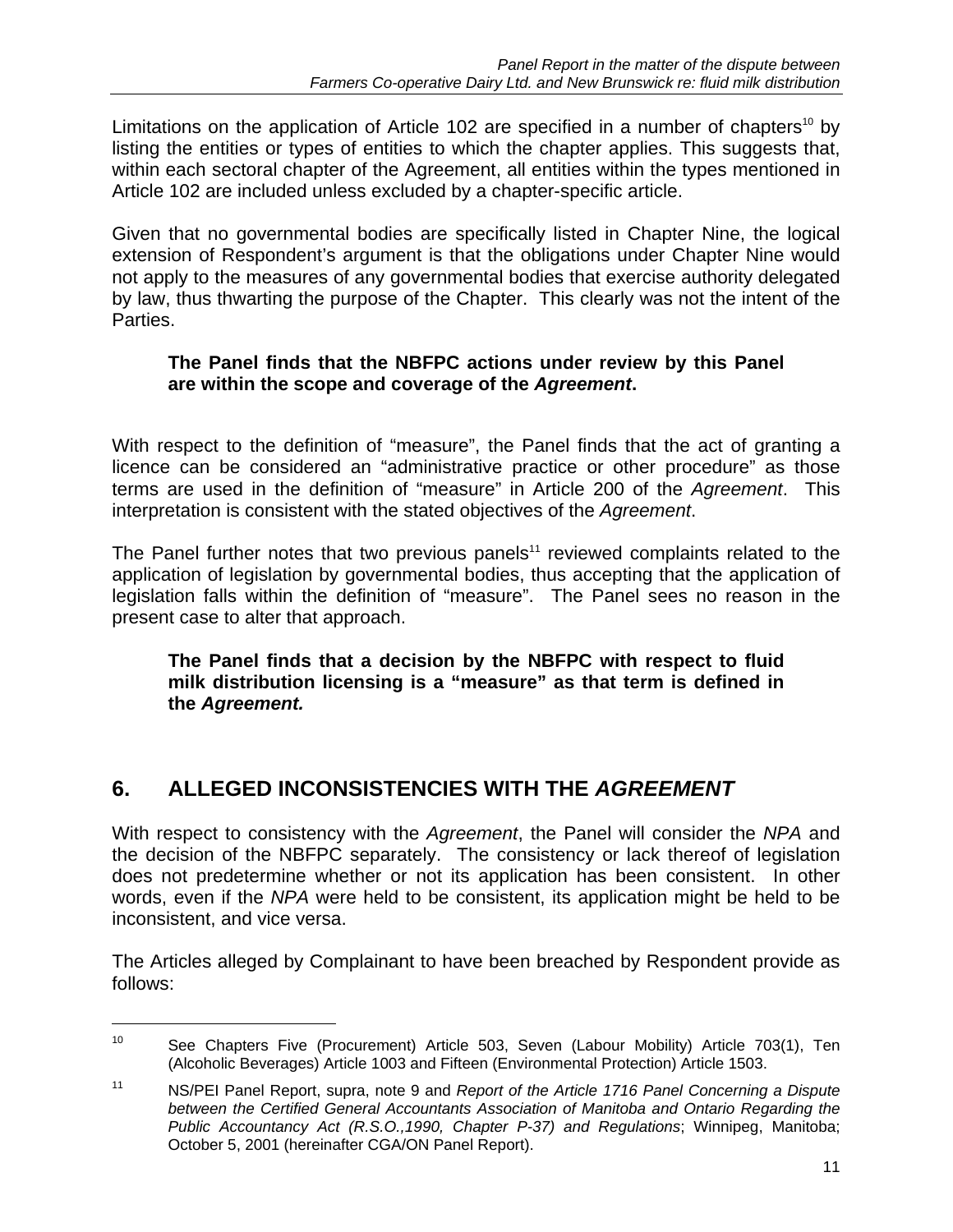#### **Article 401: Reciprocal Non-discrimination**

1. Subject to Article 404, each Party shall accord to goods of any other Party treatment no less favourable than the best treatment it accords to:

- (a) its own like, directly competitive or substitutable goods; and
- (b) like, directly competitive or substitutable goods of any other Party or non-Party.

[...]

4. The Parties agree that according identical treatment may not necessarily result in compliance with paragraph 1, 2 or 3.

#### **Article 402: Right of Entry and Exit**

 Subject to Article 404, no Party shall adopt or maintain any measure that restricts or prevents the movement of persons, goods, services or investments across provincial boundaries.

#### **Article 403: No Obstacles**

 Subject to Article 404, no Party shall adopt or maintain any measure that restricts or prevents the movement of persons, goods, services or investments across provincial boundaries.

#### **Article 406: Transparency**

1. Each Party shall ensure that its legislation, regulations, procedures, guidelines and administrative rulings of general application respecting matters covered by this Agreement are made readily accessible.

2. A Party proposing to adopt or modify a measure that may materially affect the operation of this Agreement shall, to the extent practicable, notify any other Party with an interest in the matter of its intention to do so and provide a copy of the proposed measure to that Party on request.

[...]

#### **Article 101: Mutually Agreed Principles**

[...]

- 4. In applying the principles set out in paragraph 3, the Parties recognize:
	- (a) the need for full disclosure of information, legislation, regulations, policies and practices that have the potential to impede an open, efficient and stable domestic market;
	- [...]

The Panel examined first whether the *NPA* itself was consistent with each of these Articles and then examined the application of the *NPA* by the NBFPC.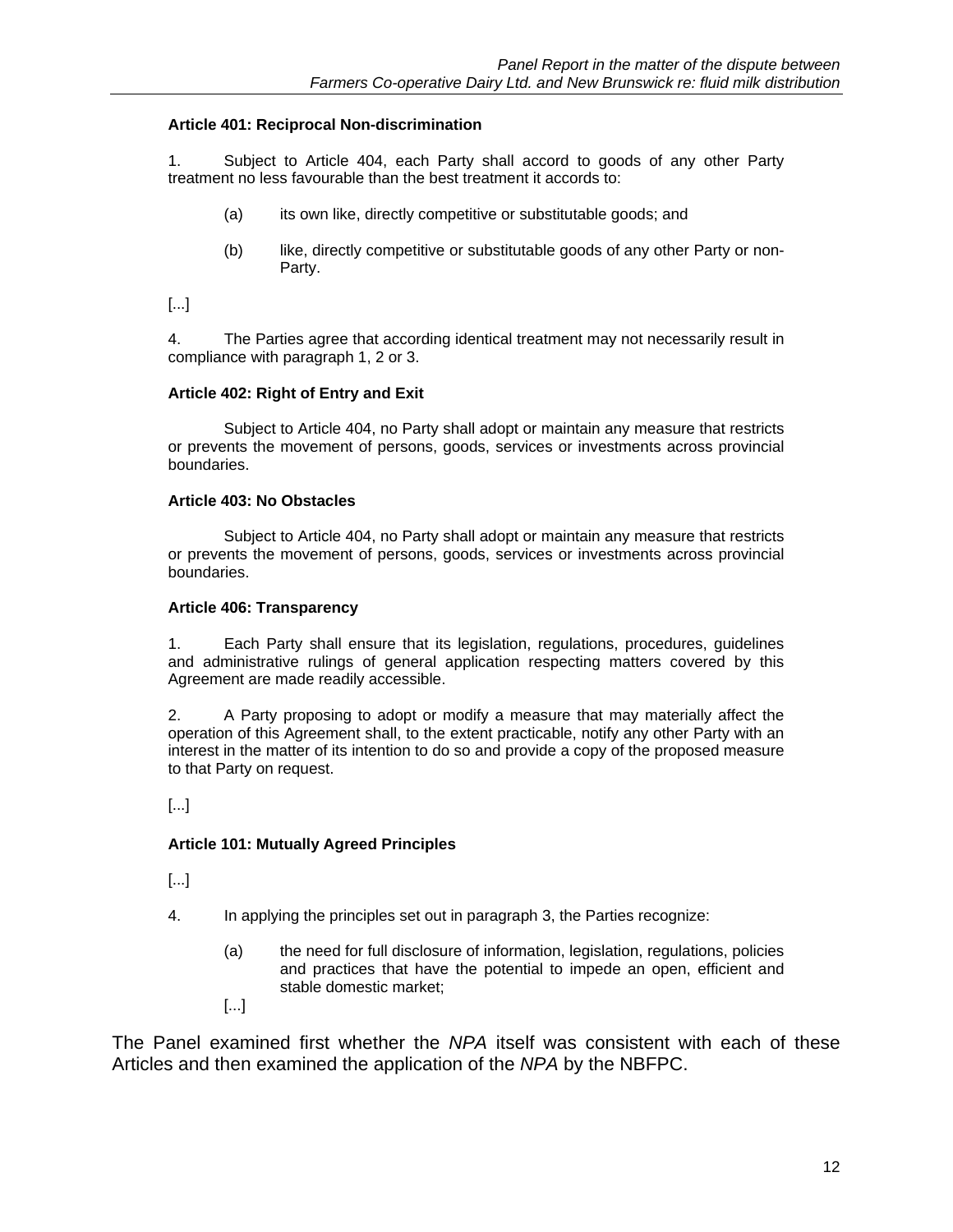### **6.1 The** *Natural Products Act*

Section 46(2) of the *Natural Products Act* (*NPA*) states:

No license shall be issued unless the Commission is satisfied that its issuance is in the interest of the general public or the dairy products trade.

### **6.1.1 Article 401(1)**

 $\overline{a}$ 

The question before the Panel is whether the text of section 46(2) of the *NPA* itself is in breach of the non-discrimination obligation in Article 401(1) of the *Agreement*.

The Panel notes that two previous panels<sup>12</sup> held that two factors must be considered in determining whether a measure is inconsistent with Article 401(1):

- 1. Does the measure discriminate against the goods of one Party to the benefit of the goods of another Party?
- 2. Are the goods discriminated against "like, directly competitive or substitutable" with the goods of another Party?

This Panel adopts the same criteria in the present case.

With respect to the second criterion, there is no doubt that Complainant's products are "like, directly competitive or substitutable". Respondent did not contest this point.

With respect to the first criterion, the previous panels concluded that there must be a geographical component to the discrimination for a measure to be inconsistent with Article 401(1). Further, those panels concluded that this geographical component can be direct, where goods from one Party are favoured over identical goods from another Party, or indirect, where goods produced predominately in the territory of one Party are favoured over directly competitive or substitutable goods produced predominately in the territory of another Party. The Panel accepts this reasoning.

In the Panel's view, section 46(2) of the *NPA* does not expressly mandate geographic discrimination. However, within the context of the purpose of the *Act* and given the phrase "the dairy products trade", the Panel is of the view that section 46(2) makes it extremely difficult for the *Act* to be applied in a manner that is geographically neutral, so much so as to make geographic neutrality unlikely. In practice, in order for the NBFPC to apply section 46(2) in a manner consistent with the *Agreement*, it would have to act as if this phrase did not exist when making a decision on a licence application from an out of province applicant. This places the NBFPC in an awkward position and could expose it to allegations of breach of administrative law principles (i.e. failing to consider legislatively mandated factors in exercising its discretion). The Panel concludes that

<sup>12</sup> *Report of the Article 1704 Panel Concerning the Dispute between Alberta and Canada Regarding the Manganese-Based Fuel Additives Act*; Winnipeg, Manitoba; June 12, 1998 (hereinafter MMT Panel Report), at page 6 and NS/PEI Panel Report, supra, note 9, at page 8.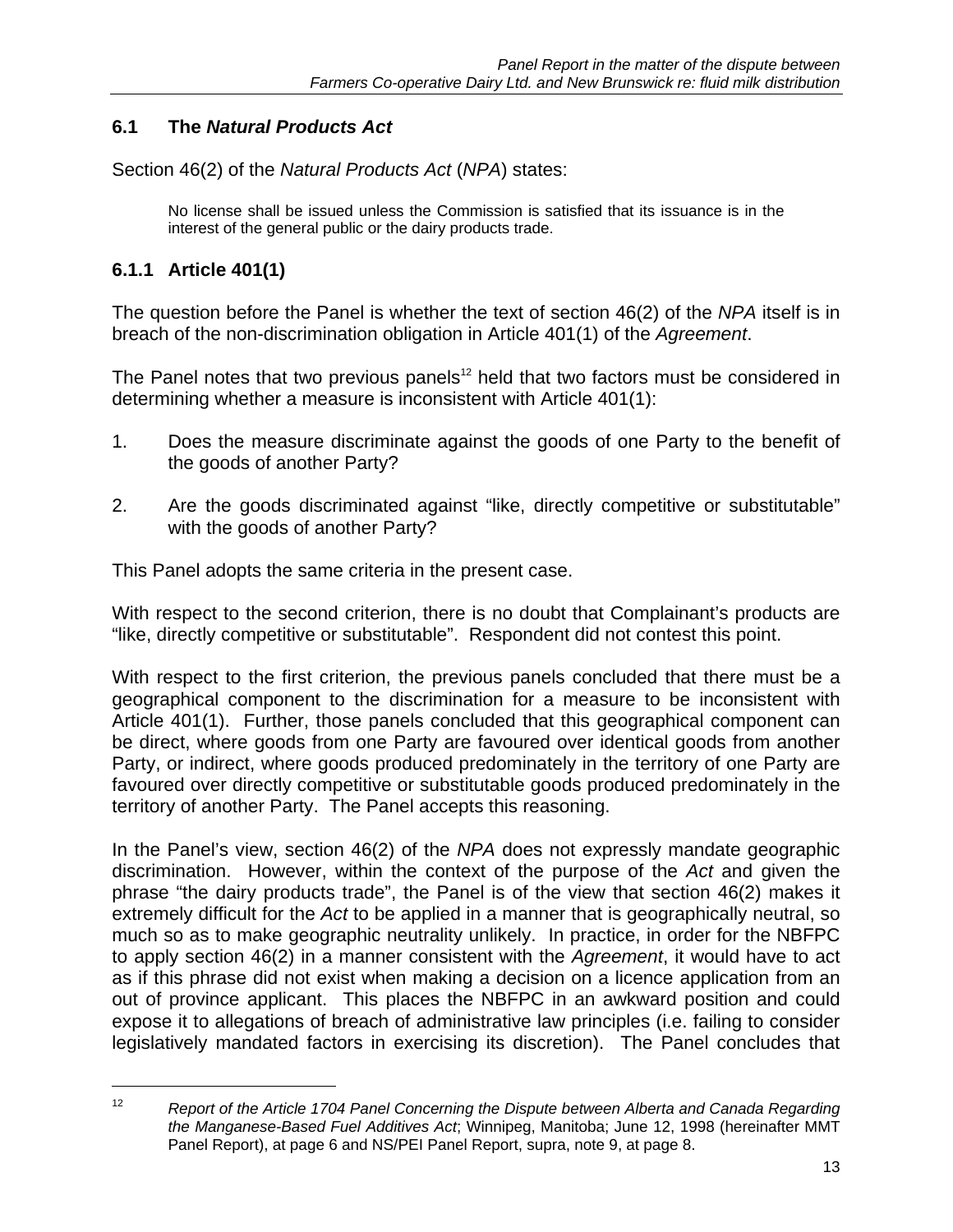section 46(2) facilitates and encourages restricting or preventing the movement of goods across provincial boundaries and operates to create a barrier to internal trade.

#### **The Panel finds that section 46(2) of the** *NPA* **is inconsistent with Article 401(1) of the** *Agreement***.**

### **6.1.2 Article 401(4)**

By finding section 46(2) of the *NPA* inconsistent with Article 401(1), the Panel does not need to rule on the Complainant's allegation that it is also inconsistent with Article 401(4).

### **6.1.3 Article 402**

As noted in section 6.1.1 above, section 46(2) of the *NPA* facilitates and encourages restricting or preventing the movement of goods across provincial boundaries and can operate to create a barrier to internal trade. This makes it exceedingly difficult, and arguably impossible, for the application of section 46(2) to be consistent with the obligation under Article 402.

#### **The Panel finds that section 46(2) of the** *NPA* **is inconsistent with Article 402 of the** *Agreement***.**

### **6.1.4 Article 403**

Article 403 creates an obligation for Parties to "ensure" that their measures do not operate to create an obstacle to internal trade. Given that the Panel has found that section 46(2) of the NPA is inconsistent with Article 402, this obligation has not been met by Respondent.

#### **The Panel finds that section 46(2) of the** *NPA* **is inconsistent with Article 403 of the** *Agreement***.**

### **6.1.5 Articles 406(1), 406(2) and 101(4)(a)**

Complainant alleges that respondent has not met its obligation to ensure transparency in the *NPA* as required by Article 406(1) and (2) and according to the operating principles set out in Article 101(4)(a).

In the Panel's view, Articles 406(1) and 101(4)(a) impose upon the Parties an obligation to ensure that measures to which the *Agreement* applies are transparent. The words "readily accessible" in Article 406(1) should be given a broad and purposeful interpretation. In the current case, this means that the obligation is not discharged simply by making the legislation, regulations and the decisions of the NBFPC publicly available. The Panel believes that Article 406(1) also imposes an obligation to ensure that legislation, regulations, guidelines and policies respecting matters covered by the *Agreement* are intelligible and not unduly vague. In order for measures to comply with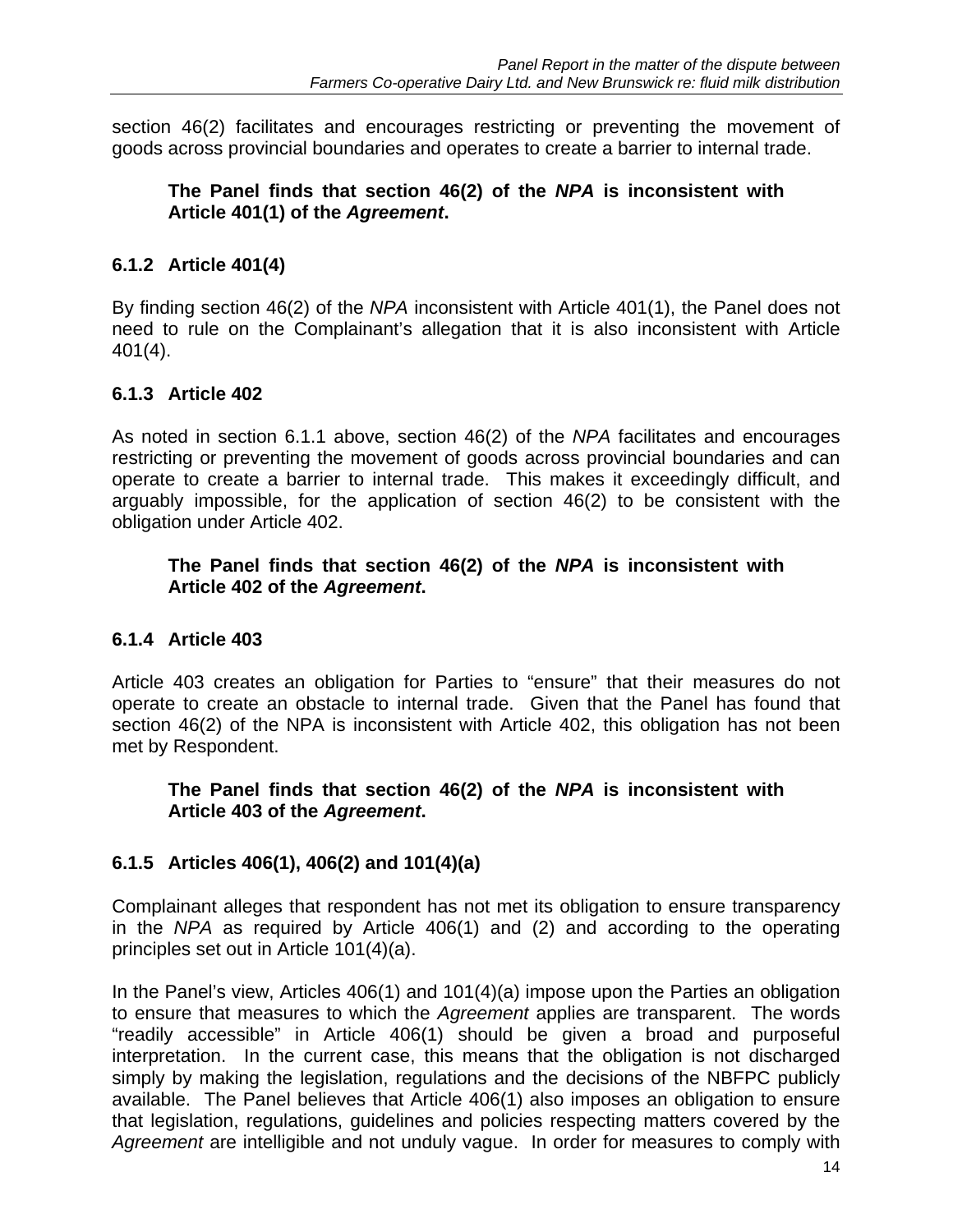the *Agreement*, applicants must be able to comprehend, with some measure of certainty, what is required in order to obtain a licence.

Given the breadth and vagueness of the conditions an applicant must meet under section 46(2) of the *NPA*, the absolute necessity for an applicant to successfully demonstrate that they meet those conditions and the scope of discretion given the NBFPC under the *NPA,* the Panel is of the view that further guidance from Respondent to both applicants and the NBNPC is required to meet the obligation under Articles 406(1) and 101(4)(a). The Panel can find no such guidance in the *NPA,* its regulations or any other material on record. In fact, the uncontradicted evidence from Complainant was that no such guidance exists.

#### **The Panel finds that section 46(2) of the** *NPA* **is inconsistent with Articles 406(1) and 101(4)(a) of the** *Agreement***.**

With respect to Article 406(2), the Panel notes that this obligation is to other Parties to the *Agreement* and that a complaint that it has been breached can, therefore, be made only by a Party, not a Person of a Party as defined in Article 200. More fundamentally, however, the Panel assumes that the *NPA* went through all the phases of public notification normally associated with the passage of legislation and this, in itself, is sufficient to satisfy the obligation under Article 406(2).

### **The Panel finds that the NPA is not inconsistent with Article 406(2) of the** *Agreement***.**

### **6.2 Application of the** *Natural Products Act* **- the Decision by the New Brunswick Farm Products Commission**

### **6.2.1 Article 401(1)**

In sections 6.1.1 and 6.1.3 of this report, the Panel found that section 46(2) of the *NPA* makes it difficult, and arguably impossible, for the NBFPC to make licensing decisions in a manner that is consistent with the *Agreement*. This results from the requirement that the NBFPC be satisfied that a licence will be either in the interest of the general public or of the (New Brunswick) dairy products trade.

In its decision,<sup>13</sup> the NBFPC held that granting a licence would not be in the interest of the general public. In explanation, the NBFPC said (under Decision, point 4) that "unfettered competition for market share is therefore more likely to have a negative impact on price to consumers" (i.e. consumers could face higher prices). The Decision (at point 10) also stated that "the Commission does not consider protecting the capacity of existing licencees from decreased use as a valid reason for rejecting an application, neither does it consider increased utilization of the capacity of the applicant as a valid reason for approval."

 $\overline{a}$ 

<sup>13</sup> NBFPC Decision.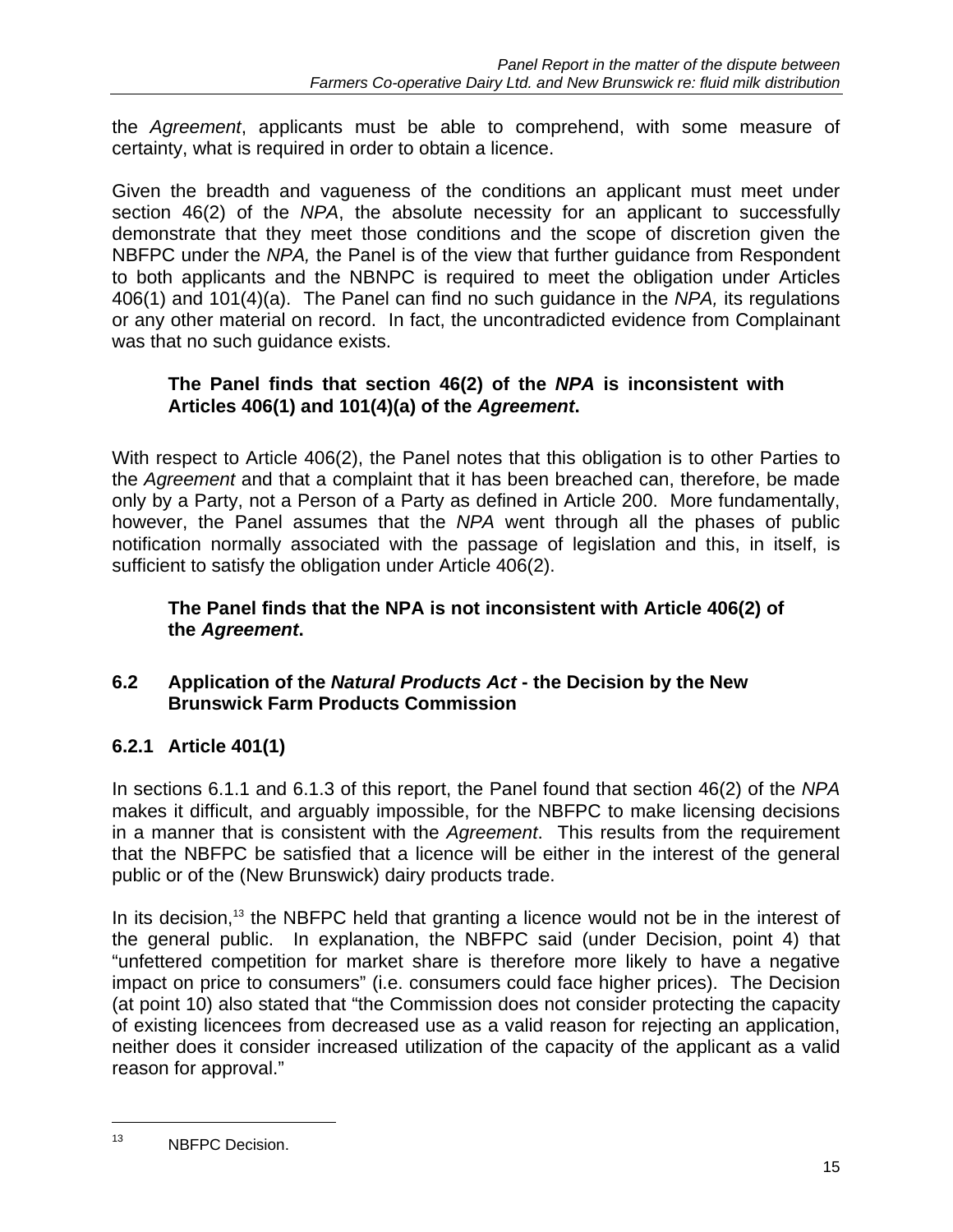However, when asked during the hearing to explain how the higher prices to consumers would come about, Mr. McLean, the General Manager of the NBFPC, said that the entry of Complainant would cause the existing processors to find their margins decreased by loss of market.<sup>14</sup> Through the price-setting mechanism adopted by the NBFPC, these higher unit costs, due to the lower volumes, would be passed on to consumers, so that "the current savings ...enjoyed by consumers would be diminished by the entry of another licencee". This argument would presumably apply to any applicant who did not already own processing capacity in the province, and would rule out any out-of-province entrant except via the purchase of existing processing capacity. No evidence was offered by Respondent that such restriction of new entrants into the fluid milk market was likely to be the most effective way to achieve long run economies of scale needed to assure the lowest possible long run costs and prices to consumers.

The Panel has insufficient information to determine whether or not the NBFPC required of Complainant a greater burden of proof (that a licence would be in the interest of the public or the dairy industry) than required of other applicants. The Panel notes, however, that compared to the other NBFPC decisions filed by Respondent, the evaluation of the Complainant's application seemed more detailed and exacting. In no other case made available has the NBFPC provided in its ruling any detail on the information it expected of applicants. The very limited documentation provided by Respondent indicates that no out-of-province application has been approved in the last 25 years. This evidence does not help to rule out the Complainant's claim of geographic bias.

In the Panel's view, the cumulative effect of the exceedingly broad and vague discretionary power created by the *NPA*, the logic applied by the NBFPC as to the impact on prices, the apparently more exacting requirements placed on the Complainant (as compared to existing licencees), and the lack of successful out-ofprovince licence applications is sufficient for the Panel to conclude that the NBFPC's decision was not made in accordance with Article 401(1).

#### **The Panel finds that the application of the** *NPA* **by the NBFPC is inconsistent with Article 401(1) of the** *Agreement***.**

### **6.2.2 Article 401(4)**

Having concluded in section 6.2.1 of this report that the NBFPC did not treat Complainant and local licence applicants in an identical manner, there is no need to proceed with an analysis under Article 401(4).

### **6.2.3 Article 402**

 $\overline{a}$ 

Given that the decision of the NBFPC effectively bars the Complainant from shipping its brand-name products into New Brunswick, it is a measure that "prevents the movement

<sup>&</sup>lt;sup>14</sup> Presentation at Panel hearing by Mr. Clint McLean for Respondent; hearing transcript, pages 89-90.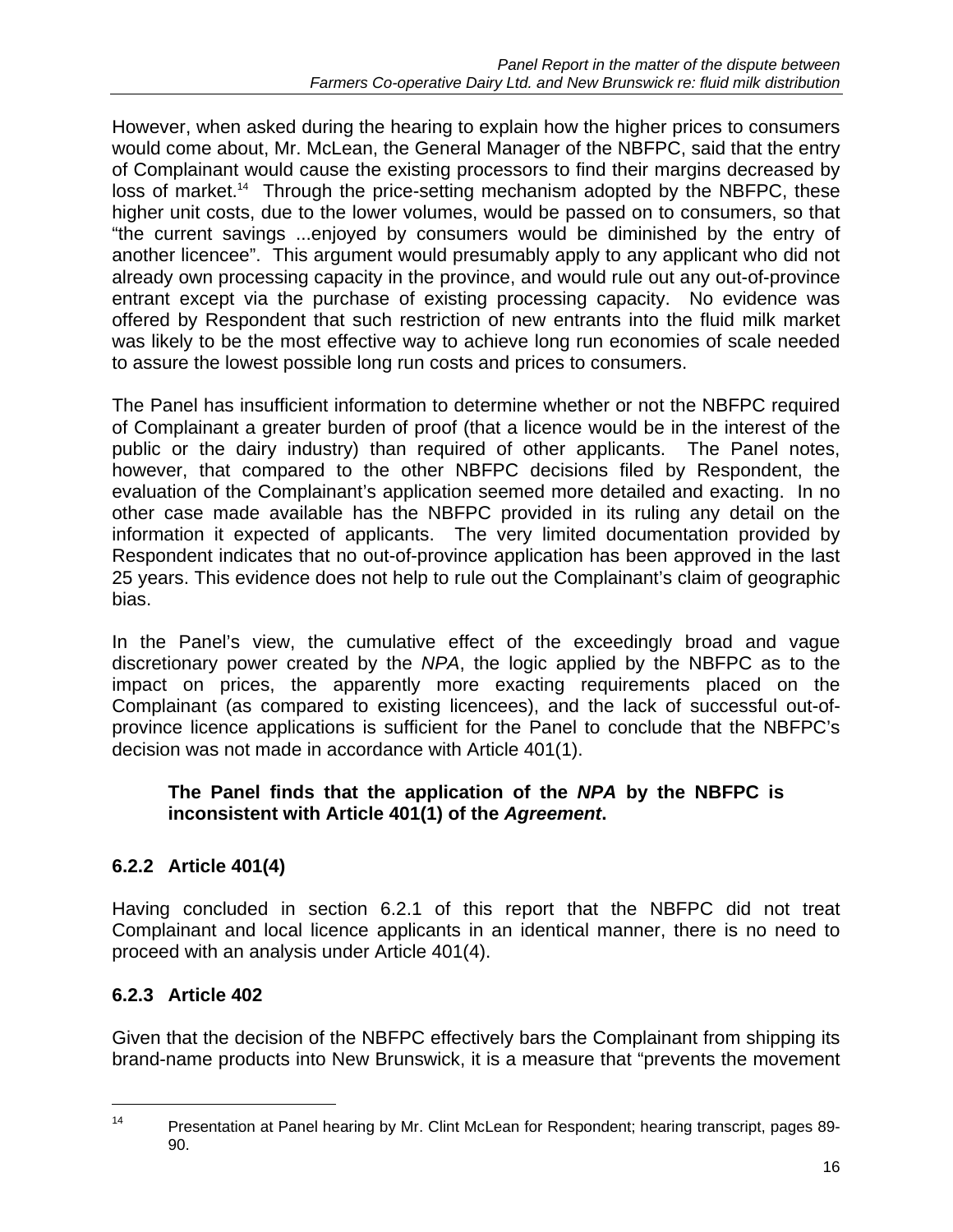of persons, goods, services or investment across provincial boundaries". Accordingly, it is in breach of Article 402.

Respondent maintains that Complainant already sells some of its fluid milk into New Brunswick (through an agreement to supply milk under the Northumberland label). Thus, Respondent argues, Complainant has access to the New Brunswick market and, therefore, no breach of Article 402 has occurred. The Panel disagrees.

The fact that some of Complainant's products may find their way into New Brunswick via a private label deal with an existing licencee is no defence under Article 402. The fact remains that the decision of the NBFPC effectively bars Complainant from distributing its brand-name products in New Brunswick.

#### **The Panel finds that the application of the** *NPA* **by the NBFPC is inconsistent with Article 402 of the** *Agreement***.**

#### **6.2.4 Article 403**

For the same reasons as for Article 402, the Panel finds that the NBFPC decision creates or maintains an obstacle to internal trade.

#### **The Panel finds that the application of the** *NPA* **by the NBFPC is inconsistent with Article 403 of the** *Agreement***.**

### **6.2.5 Articles 406(1), 406(2) and 101(4)(a**)

In section 6.1.5 of this report, the Panel states its views with respect to Articles 406(1) and 101(4)(a) imposing upon the Parties an obligation to ensure that measures to which the Agreement applies are transparent. Those views apply equally to the application of the *NPA* by the NBFPC.

With respect to the matter at hand, the Panel notes that licence applicants are provided very little guidance at the beginning of the licensing process by the NBFPC on the information they are required to submit, how the information will be evaluated or how the evaluation process will be carried out. Respondent argues that applicants have access to the *NPA* and the regulations and that past decisions are publicly accessible. In the Panel's view this is not sufficient to meet the transparency obligations under Articles 406(1) and 101(4)(a), particularly given the very vague terms of the *NPA* itself. Based on the documentation provided by Respondent related to past decisions, it appears that virtually no guidance is provided to applicants regarding why an application is accepted or rejected.

**The Panel finds that the application of the NPA by the NBFPC is inconsistent with Articles 406(1) and 101(4)(a) of the** *Agreement***.**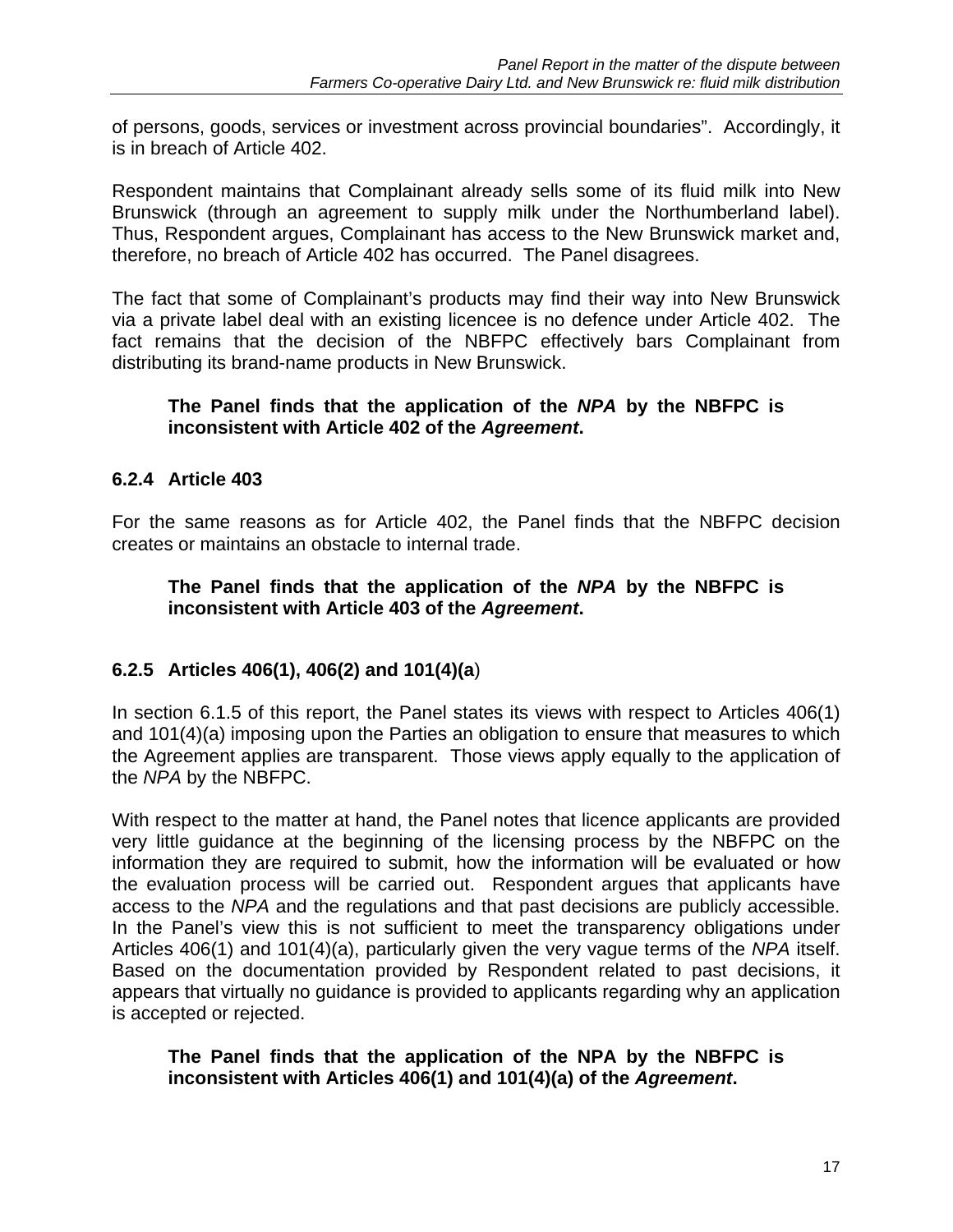The Panel notes that Article 406(2) does not apply in this circumstance for the reasons outlined in section 6.1.5 of this report.

#### **6.3 Justification on the Basis of a Legitimate Objective**

Where a measure has been found to be inconsistent with the Agreement, it may still be permissible under the provisions of the *Agreement* related to Legitimate Objectives. These provisions read as follows:

#### **Article 404: Legitimate Objectives**

 Where it is established that a measure is inconsistent with Article 401, 402 or 403, that measure is still permissible under this Agreement where it can be demonstrated that:

- (a) the purpose of the measure is to achieve a legitimate objective;
- (b) the measure does not operate to impair unduly the access of persons, goods, services or investments of a Party that meet that legitimate objective;
- (c) the measure is not more trade restrictive than necessary to achieve that legitimate objective; and
- (d) the measure does not create a disguised restriction on trade.

#### **Article 200: Definitions of General Application**

**legitimate objective** means any of the following objectives pursued within the territory of a Party:

- (a) public security and safety;
- (b) public order;
- (c) protection of human, animal or plant life or health;
- (d) protection of the environment;
- (e) consumer protection;
- (f) protection of the health, safety and well-being of workers; or
- (g) affirmative action programs for disadvantaged groups;

considering, among other things, where appropriate, fundamental climatic or other geographical factors, technological or infrastructural factors, or scientific justification.

Except as otherwise provided, "legitimate objective" does not include protection of the production of a Party or, in the case of the Federal Government, favouring the production of a Province.

[...]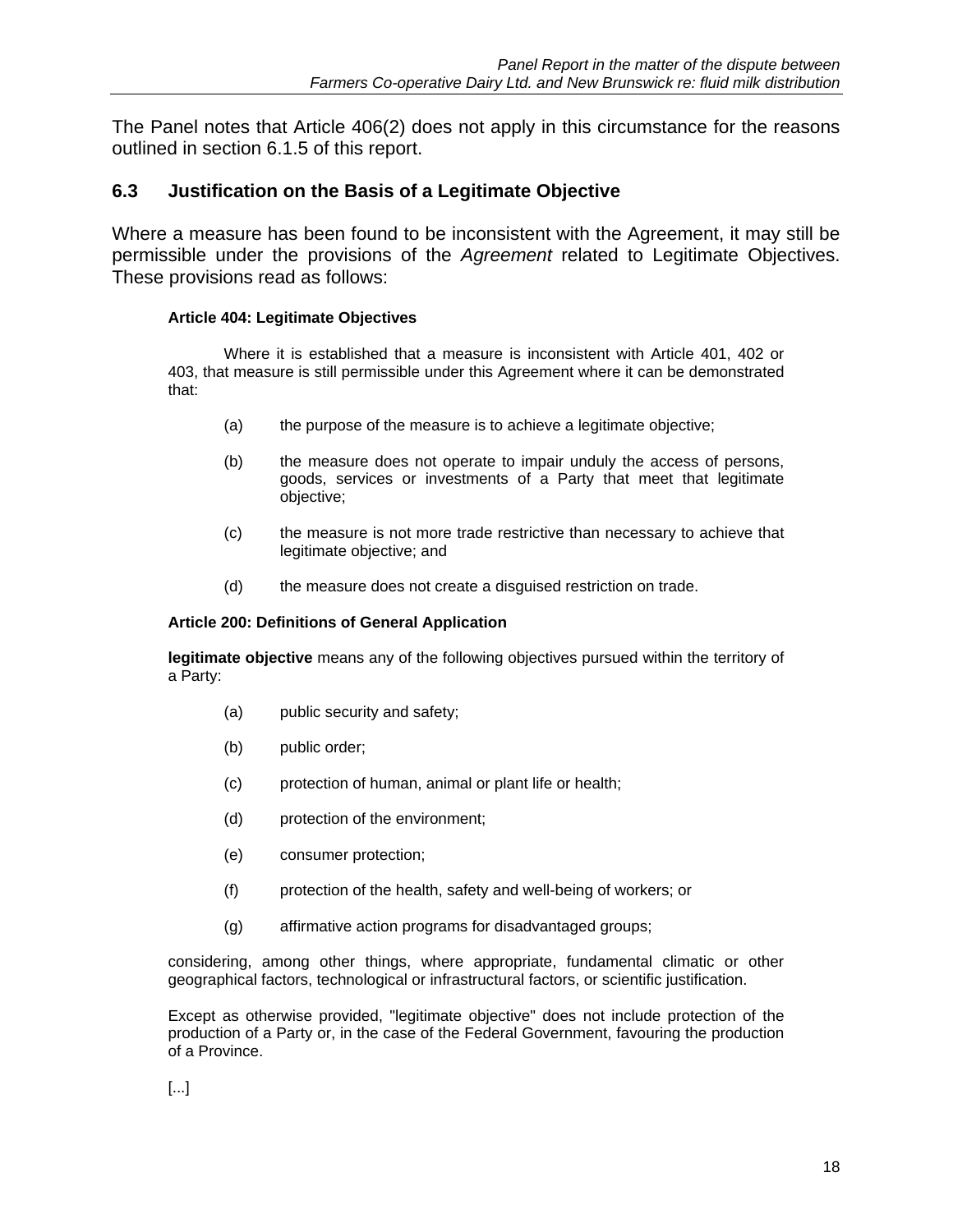### **6.3.1 Respondent Must Demonstrate Legitimate Objectives**

Respondent contends that, if section 46(2) of the *NPA* and the decision of the NBFPC in denying a fluid milk distribution licence to Complainant are found by the Panel to be inconsistent with the *Agreement*, they are permissible on the basis of a Legitimate Objective under Article 404 of the *Agreement*. Respondent cites consumer protection as the Legitimate Objective, specifically the protection of New Brunswick consumers from higher milk prices.

Pursuant to Article 404, in order for an *Agreement*-inconsistent measure to be permissible on the basis of Legitimate Objectives, it must be "demonstrated" that the measure is in conformity with each of paragraphs (a) to (d) of Article 404. In the Panel's view, it is the responsibility of the Party asserting Legitimate Objectives to demonstrate that each paragraph of Article 404 is satisfied.

The Panel agrees with the ruling of previous panels<sup>15</sup> that a Party must do more than simply assert that it has a Legitimate Objective to meet whenever it wishes to maintain a measure that is inconsistent with the *Agreement*. The onus is on the Party to demonstrate that the measure pursues a Legitimate Objective; does not unduly impair access of persons, goods, services, or investments that meet the Legitimate Objective; is not more trade restrictive than necessary; and does not create a disguised restriction to trade.

Having determined that both section 46(2) of the *NPA* and its application by the NBFPC are in breach of Articles 401 to 403, the Panel must analyse whether these measures are permissible as pursuing Legitimate Objectives. In other words, the Panel must decide if it has been demonstrated that the requirements of Article 404 have been met.

### **6.3.2 Section 46(2) of the** *NPA*

In the Panel's view, Respondent has failed to demonstrate that section 46(2) of the *NPA* is justified on the basis of Legitimate Objectives. As the Panel explained in section 6.1 of this report, section 46(2) facilitates breaches of the *Agreement* by the NBFPC and makes it very difficult, and arguably impossible, for the NBFPC to be truly geographically neutral. In short, the measure is inconsistent with reciprocal nondiscrimination, it restricts or prevents the movement of goods across provincial boundaries and it operates to create an obstacle to internal trade.

Respondent argued that the wording "in the interest of the general public" used in section 46(2) is tantamount to "consumer protection" and that the section, therefore, pursued a Legitimate Objective under the terms of the *Agreement*, i.e. consumer protection. According to Respondent, the measure is, therefore, permissible under Article 404. The Panel disagrees.

 $\overline{a}$ 

<sup>15</sup> MMT Panel Report, *supra*, note 12, at page 8 and CGA/ON Panel Report, *supra*, note 11, at page 19.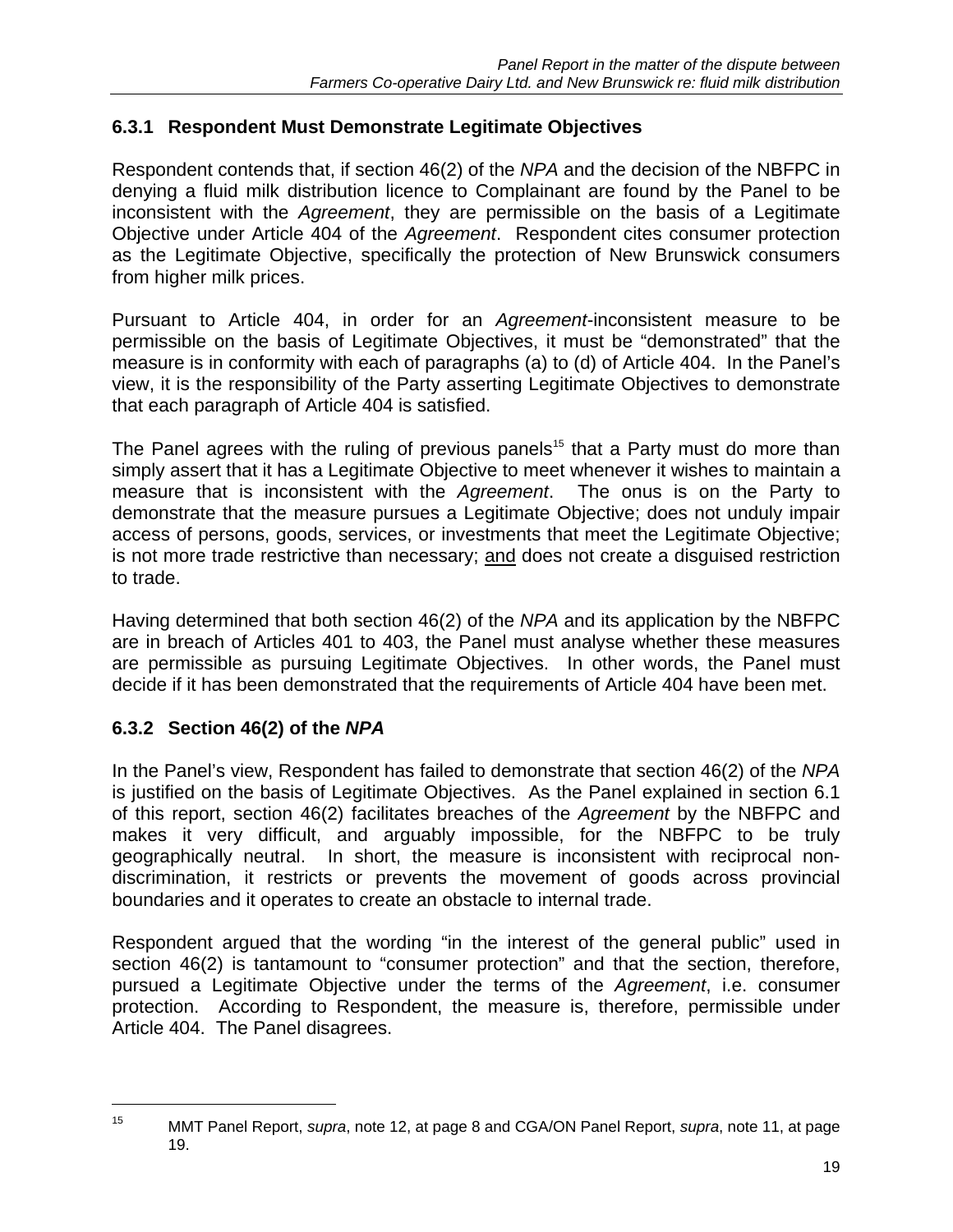The Panel notes that the phrase "in the interest of the general public" is broader than "consumer protection" and could encompass subjects beyond what is normally understood to constitute "consumer protection". If the purpose of section 46(2) is truly and only "consumer protection", then it would have been a simple matter for Respondent to limit the NBFPC's discretion in section 46(2) to granting licences only when consistent with "consumer protection". Instead, the discretion granted by section 46(2) is much broader, thereby facilitating *Agreement*-inconsistent decisions of the NBFPC on licence applications. Accordingly, it is not possible for the Panel to find that the measure is not more trade restrictive than necessary. Consequently, as provided in Article 404(c), the measure is not permissible.

The Panel also notes that even if it were to accept that the terms "interest of the general public" can be equated with "consumer protection", this still does not explain nor justify the terms "or the dairy products trade" in section 46(2). The addition of these words in section 46(2) confirms that the NBFPC's discretion is not limited to the pursuit of consumer protection, or even the broader "interest of the general public". In light of this, even accepting that consumer protection is the Legitimate Objective justifying the measure, it is, again, not possible for the Panel to conclude that the measure is not more trade restrictive than necessary as provided in Article 404(c).

#### **The Panel finds that section 46(2) of the** *NPA***, which it has found to be inconsistent with Articles 401(1), 402 and 403 of the** *Agreement***, is not permissible under the provisions of Article 404(a) to (d).**

#### **6.3.3 Application of the** *NPA* **- the Decision by the New Brunswick Farm Products Commission**

As noted in section 6.2 of this report, the Panel has concluded that the NBFPC decision is inconsistent with Articles 401(1), 402 and 403. As with respect to section 46(2) of the *NPA*, Respondent claims that the NBFPC decision on the Complainant's licence application was justified by the Legitimate Objective of consumer protection. The Panel does not agree that Respondent has demonstrated that the decision meets the requirements of Article 404 (a) to (d).

Under Article 404(a), the "purpose" of the NBFPC decision must be a Legitimate Objective. In this regard, the Panel is mindful that the NBFPC repeatedly stated in its decision that it was not convinced that the granting of the licence to Complainant would be in the interest of the general public. The Panel also notes that the NBFPC did not specifically make a finding with respect to the interests of "the dairy products trade". As such, if the equation of the "interest of the general public" with "consumer protection" is accepted, the purpose of the NBFPC decision could be arguably construed as "consumer protection", i.e. a Legitimate Objective.

The Panel notes, however, that it has already concluded that the "interest of the general public" is a broader concept than "consumer protection". As such, the Panel is not convinced that Respondent has demonstrated that the purpose of the decision was solely, or even predominantly, "consumer protection".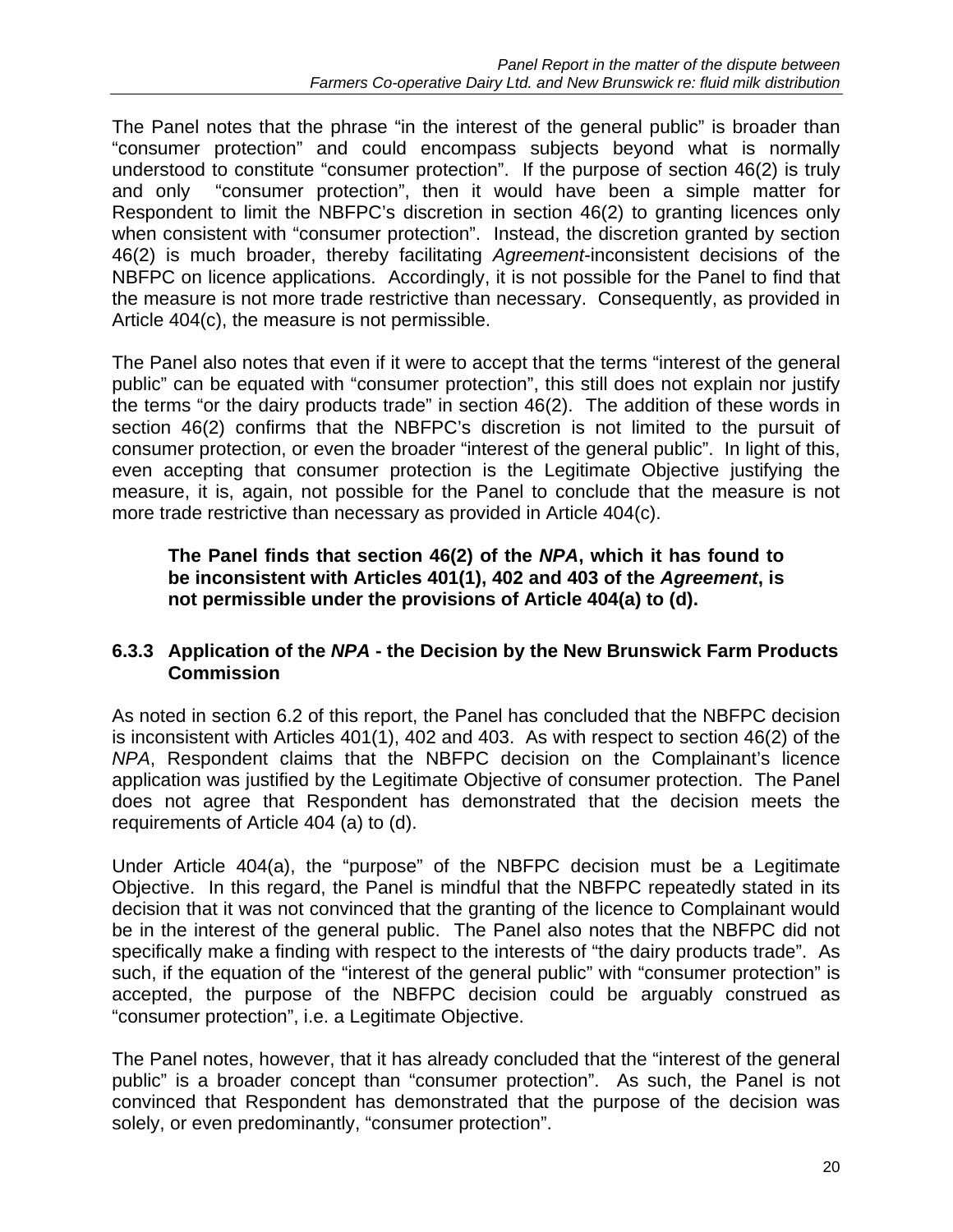With respect to the purpose of the NBFPC decision, the Panel also notes that there are a number of statements in the NBFPC decision that lead it to conclude that purposes other than "consumer protection" were being pursued by the NBFPC in refusing the Complainant's application. For example, paragraph 22 of the decision states as follows:

The Commission finds no evidence to support the statement "...*as a result of the [AIT], New Brunswick processors are no longer limited to the [New Brunswick] provincial market."* The Commission notes that licensing authority exists in several provinces, including Nova Scotia, and that New Brunswick processors are not permitted to sell their products in other jurisdictions.

In this extract, the NBFPC appears to be supporting its decision to reject Complainant's application on the basis that New Brunswick entities do not have access to the fluid milk market of other provinces. Respondent has not demonstrated how this relates to "consumer protection".

Paragraph 15 of the decision is also telling with respect to the purposes of the decision:

The Commission heard argument that the purpose of the Act, and/or the intent of the Commission in enforcing Subsection 46(2) thereof, is to protect the production of fluid milk by dairy producers and/or processors in the Province of New Brunswick. No evidence was introduced to support this.

The Commission notes that the production of fluid milk within New Brunswick, as in other provinces, is in accordance with a quota system as part of the Canadian system of supply-management, and federal statute including the *Canadian Dairy Commission Act*. This quota was originally allocated to provinces based on several factors, including historical production and processing infrastructure. While individuals hold this quota, it is in fact the property of the Province of New Brunswick, and may not be sold or allocated to individuals from outside the province. Retention of this quota within the Province is in the interest of the general public, producers, transporters, processors and others engaged in the dairy products trade in New Brunswick. [Emphasis added.]

This extract implies that the decision to refuse the licence application was justified, at least in part, on the basis that if a licence is granted, New Brunswick quota allocation may be prejudiced, and that this would not be in the interest of "the general public, producers, transporters, processors and others engaged in the dairy products trade in New Brunswick" (emphasis added). Again, the Panel finds evidence that the purpose of the decision was, therefore, not solely (or even predominantly) "consumer protection".

For these reasons, the Panel is unable to conclude that Respondent has demonstrated that the purpose of the decision was "consumer protection". It is conceivable that "consumer protection" was one of the purposes the NBFPC had in mind in making its decision, but in the Panel's view, other purposes also came into play which have not been demonstrated to be Legitimate Objectives.

Moreover, even if the Panel accepted that the decision pursued solely "consumer protection", Respondent has not demonstrated that the refusal of Complainant's licence application was the least trade restrictive way in which to achieve that Legitimate Objective.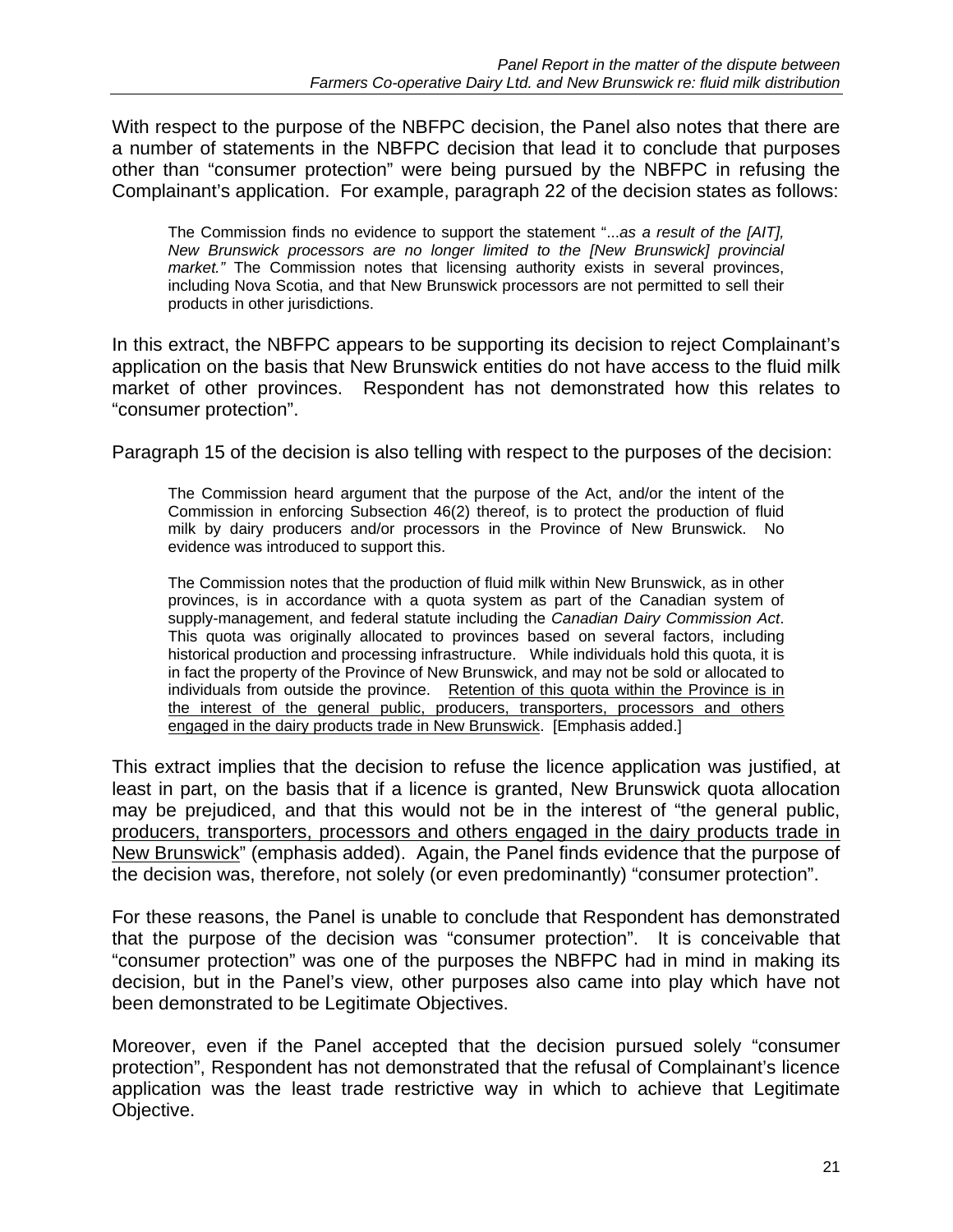Regardless, the Panel notes that, although consumer protection is included in the definition of a Legitimate Objective under Article 200 of the *Agreement*, the means chosen to achieve that objective, protection of the production of a Party, is specifically excluded under Article 200 from the meaning of Legitimate Objective. The Panel is of the view that the use of an excluded measure under the *Agreement* to achieve a Legitimate Objective invalidates the Legitimate Objective defence and, in this case, creates a disguised barrier to trade.

In this regard, the Panel notes paragraph 2 of the NBFPC's decision which reads as follows:

While the applicant has argued that the granting of a licence would not have an impact on milk prices to consumers, the Commission disagrees. In exercising its mandate under the Natural Products Act, the Commission is responsible for establishing prices of fluid milk products in the Province of New Brunswick. In balancing the interests of producers, processors and consumers, the Commission analyses returns to producers, processors and retailers, thereby establishing prices based on what it determines to be a fair return to each party.

In section 6.2.1 of this report, the Panel has already reviewed the evidence offered by the General Manager of the NBFPC which explains how the NBFPC sets prices, and the Panel has concluded that this results in the effective exclusion of out-of-province licence applicants. As the Panel determined above, no evidence was offered by Respondent that such restriction of new entrants into the fluid milk market was likely to be the most effective way to assure the lowest possible long run costs and prices to consumers.

**The Panel finds that the application of the** *NPA* **in the decision of the NBFPC, which it has found to be inconsistent with Articles 401(1), 402 and 403 of the** *Agreement***, is not permissible under the provisions of Article 404 (a) to (d).** 

### **6.3.4 Articles 406(1), 406.2 and 101(4)(a)**

As explained in sections 6.1 and 6.2 of this report the Panel has found that the measures at issue are inconsistent with Articles 406(1) and 101(4)(a) of the *Agreement*. Breaches of these Articles can not be justified as Legitimate Objectives under Article 404. Article 404 only applies to measures inconsistent with Articles 401 to 403; it does not operate to permit measures inconsistent with other Articles. Accordingly, the legitimate Objectives provisions of the *Agreement* cannot be used to justify measures found to be inconsistent with Articles 406(1) and 101(4)(a).

## **7. DETERMINATION OF IMPAIRMENT TO TRADE AND INJURY**

Article 1718(2)(c) requires that the Panel's report contain a determination, with reasons, as to whether the measures under review have impaired internal trade and caused injury.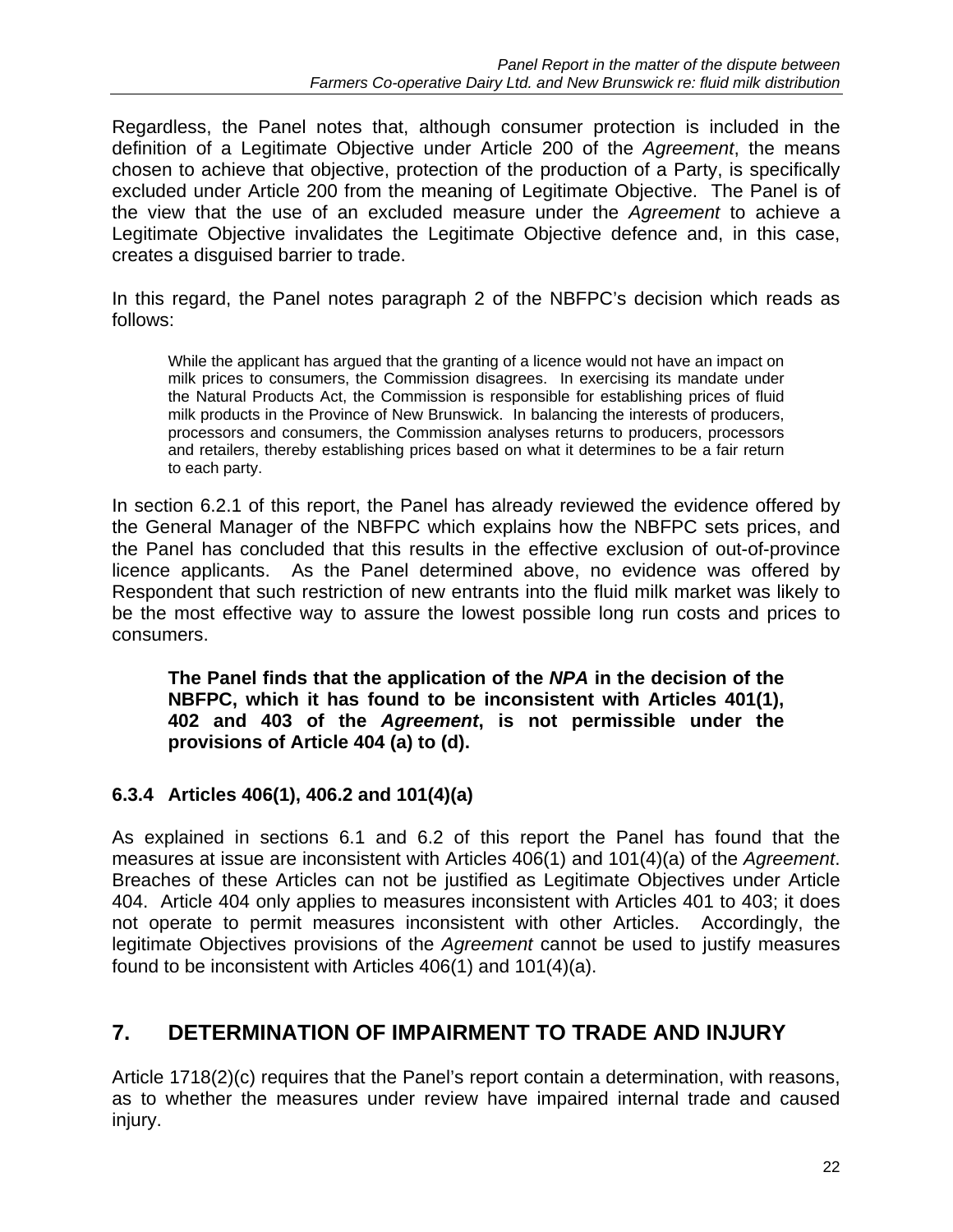As noted earlier in this report with respect to Articles 402 and 403, the Panel has found that the measures at issue have impaired internal trade.

With respect to injury, Complainant alleges that the denial of a fluid milk distribution licence in New Brunswick has caused significant injury to Complainant's prospects for growth and eroded its capability to respond to competition in the future. Complainant admits that it is difficult to quantify the extent of injury and submitted no documentation in that regard. The Panel notes that a complainant is not required under the *Agreement* to prove a demonstrable dollar amount to establish injury, nor is a panel required to rule on the extent of injury. It is the view of the Panel that the denial of the opportunity to be considered for a fluid milk distribution licence in a manner that is fair and consistent with the *Agreement* is injury in itself, as is the denial of the opportunity to participate on an equal footing in the New Brunswick market.

**The Panel finds that the New Brunswick** *Natural Products Act* **and the manner in which it was administered by the New Brunswick Farm Products Commission in denying a fluid milk distribution licence to Complainant have impaired internal trade.** 

**The Panel finds that the New Brunswick** *Natural Products Act* **and the manner in which it was administered by the New Brunswick Farm Products Commission in denying a fluid milk distribution licence to Complainant have caused injury to Complainant.** 

## **8. OTHER ISSUES**

 $\overline{a}$ 

### **8.1 Constitutional Authorities**

In its written submissions and at the hearing, Respondent argued that the *Agreement* is a "political"<sup>16</sup> agreement, carefully drafted so as not to override the legislative authority of the province under the Constitution. According to Respondent, it has fulfilled its obligations under the Agreement and it is not up to this Panel to question the validity of provincial legislation or its application. Further, at the hearing, Respondent indicated that it is New Brunswick's absolute right to determine if, how and to what extent it will implement or respond to the Panel's recommendations.

The Panel agrees that the *Agreement* does not in any way modify, limit or override the constitutional powers of the Parties to pass legislation within their areas of constitutional authority. In this regard, the Panel is mindful of Article 300 of the *Agreement* which provides as follows:

 Nothing in this Agreement alters the legislative or other authority of Parliament or of the provincial legislatures or of the Government of Canada or of the provincial governments or the rights of any of them with respect to the exercise of their legislative or other authorities under the Constitution of Canada.

<sup>16</sup> Submission of the Province of New Brunswick, paragraph 46, 49 and 68; July 3, 2002.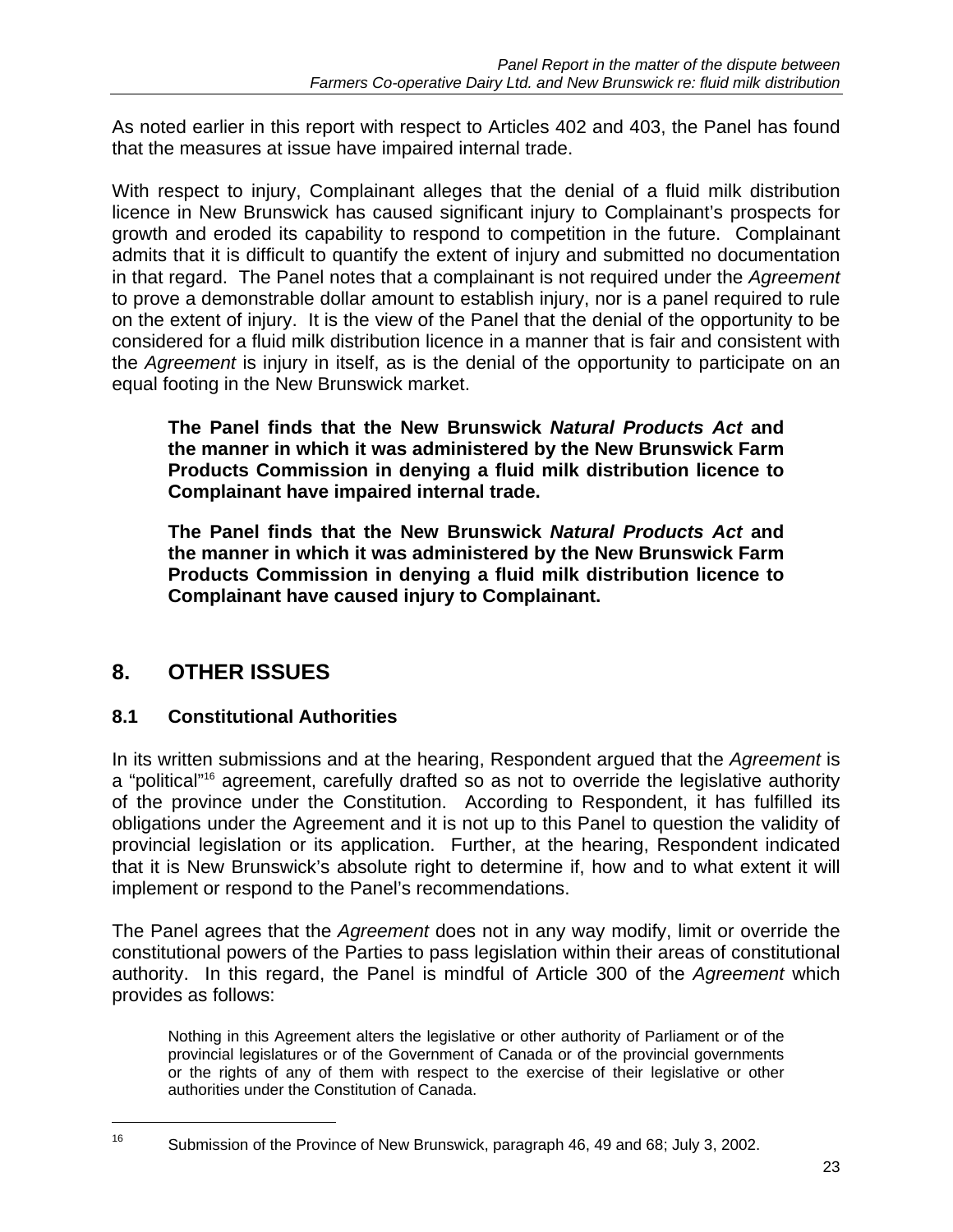The Panel is also mindful of Article 1722 of the *Agreement* which provides that the Panel has "no authority to rule on any constitutional issue".

Respondent has asserted its right to implement or not to implement the Panel's recommendations.<sup>17</sup> Should Respondent not comply with the Panel's recommendations, the sanctions are those that the Parties have specifically provided for in the *Agreement*. For the purposes of Person-to-Government Dispute Resolution, under Part B of Chapter Seventeen, implementation is provided for in Articles 1719 and 1720 of the *Agreement*.

That being said, the Panel notes that the *Agreement* contains the solemn undertakings of the signatory governments. By entering into the *Agreement*, the Parties agreed that past legislation, practice or policies may no longer be appropriate given the stated goals of the *Agreement*. These objectives are the reduction or elimination of barriers to the free movement of persons, goods, services and investment within Canada and the establishment of an open, efficient and stable domestic market.<sup>18</sup>

In signing the *Agreement*, the Parties recognized that constitutionally valid measures may be contrary to the *Agreement* and may need to be changed in order to achieve the objectives of the *Agreement*. Having themselves emphasized the importance of the *Agreement*, the Parties ought to rigorously respect the commitments it contains.

### **8.2 Burden of Proof**

During the course of the proceeding, Respondent sought guidance from the Panel as to the burden of proof that must be met by the disputing parties in order to be successful. Respondent directed the Panel to paragraph 10 of Annex 1813 (Rules of Interpretation), which reads as follows:

Where a Party considers that a measure or standard is inconsistent with this Agreement, that Party bears the burden of proving its contention.

On this basis, Respondent argued that in light of Annex 1813, Complainant bears the burden of proving that the *Agreement* has been breached.

The Panel notes, however, that the capitalised term "Party", used twice in paragraph 10 of Annex 1813 and defined in Article 200, refers to the entities that signed the *Agreement*, i.e. the provinces, territories and the federal government. It says nothing about the burden of proof that must be met by persons in Person-to-Government Disputes, under Part B of Chapter Seventeen.

Furthermore the Panel notes that the *Agreement* is silent as to the extent of the burden of proof borne by the respective parties. Thus, even accepting that Complainant bears the burden of proof, the *Agreement* is silent on whether the burden is discharged by proving a contention on a *prima facie* basis, on the balance of probabilities, or beyond a

 $\overline{a}$ 

<sup>&</sup>lt;sup>17</sup> Presentation at the Panel hearing by Mr. Harry Quinlan for Respondent; hearing transcript, page 75.

<sup>18</sup> *Agreement on Internal Trade*, Article 100.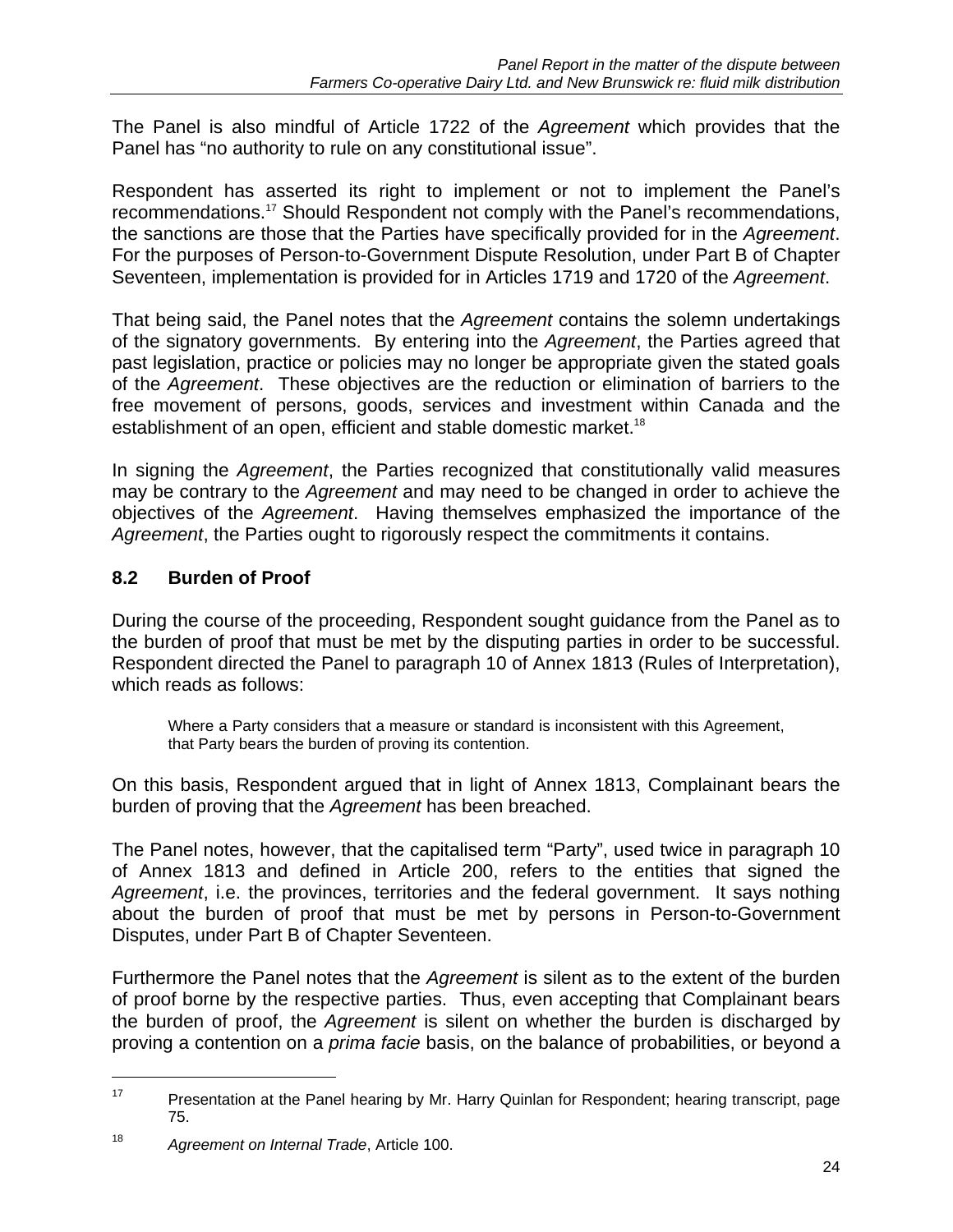reasonable doubt. The *Agreement* is also silent as to the form in which the evidence must be presented and the allowable grounds for excluding or including evidence.

Article 1717(4) of the *Agreement*, providing the terms of reference of the Panel, mandates simply that the panel shall "examine whether the actual measure at issue is inconsistent with this *Agreement*". Article 1718(1) goes on to state that the Panel is to issue a report "based on the submissions of the person and the Party complained against and any other information received during the course of the proceeding".

The Panel is of the view, therefore, that the *Agreement* does not contemplate a legalistic or technical application of evidentiary burdens. In the Panel's view, in order to succeed on a given point, a disputing party must convince the Panel, based on the material filed, of the soundness of that party's position. In the present case, Complainant has presented material sufficient to convince the Panel that breaches of the *Agreement* have occurred.

## **9. SUMMARY OF PANEL DETERMINATIONS 19**

**The Panel finds that the New Brunswick** *Natural Products Act* **and the manner in which it was administered by the New Brunswick Farm Products Commission in denying a fluid milk distribution licence to Complainant are inconsistent with Articles 401, 402, 403, 406 and 101 of the** *Agreement* **and that the inconsistencies are not permissible under the Legitimate Objectives provisions in Article 404.** 

**The Panel also finds that the measures at issue have impaired internal trade.** 

**The Panel further finds that the measures at issue have caused injury to Complainant.** 

### **10. PANEL RECOMMENDATIONS**

1

**The Panel recommends that Respondent take whatever steps are necessary to ensure that the** *NPA* **and the manner in which it is administered by the NBFPC with respect to the licensing of fluid milk distributors are made consistent with the** *Agreement* **and the findings of this Panel.** 

**The Panel further recommends that, pending such action, Respondent ensures that, should Complainant wish to reapply for a fluid milk distribution licence, the NBFPC administers the licensing** 

 $19$  A full listing of the Panel's findings is included in Appendix A.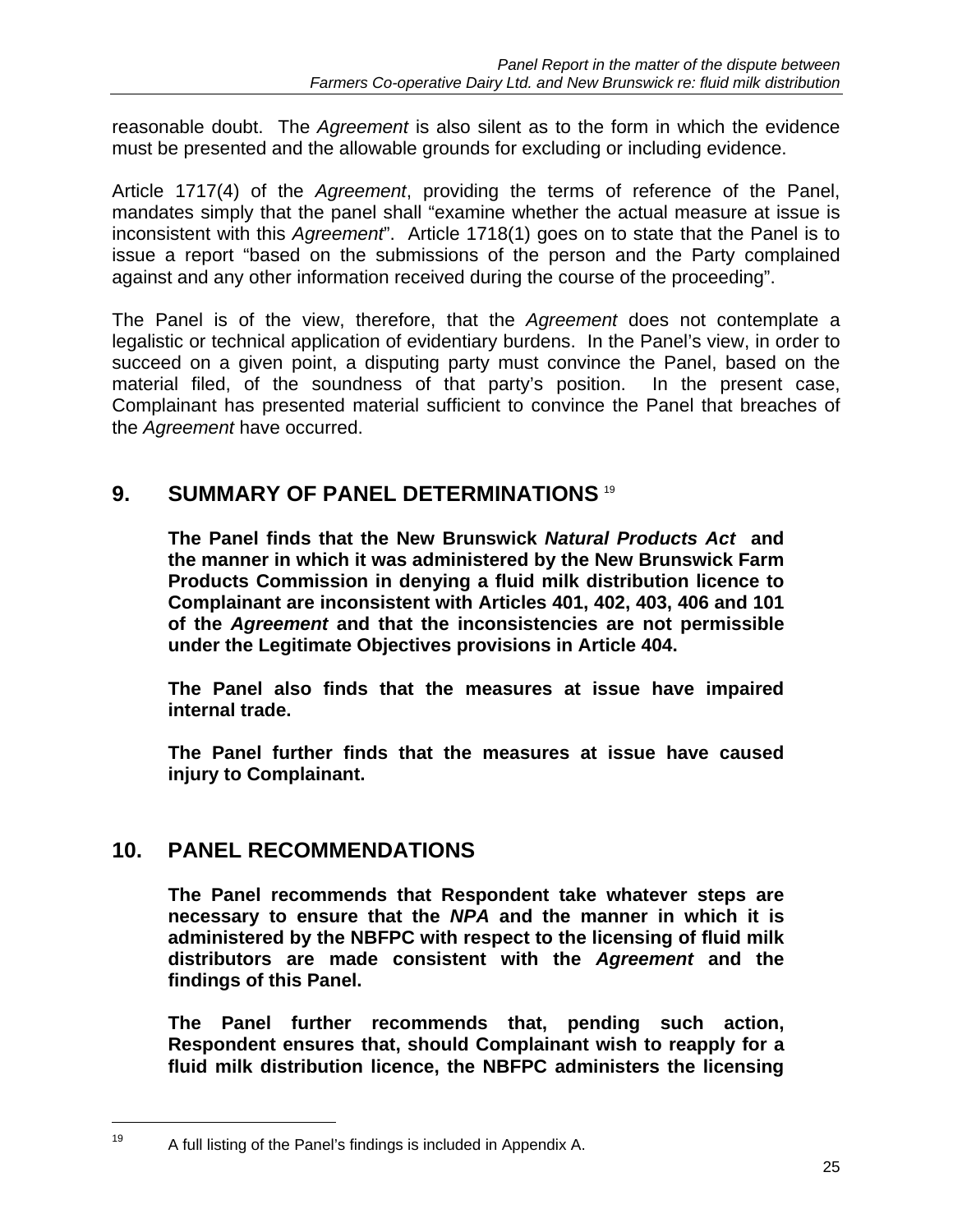#### **process in a manner free from the deficiencies identified by the Panel in this report.**

Complainant requested that the Panel recommend actions that the CIT might take if, within 60 days, the disputants are not able to agree on a resolution of the dispute which should normally conform with the Panel's recommendations as provided under Article 1719(1).

Respondent took great pains, both in its written submissions and during the Panel hearing, to emphasize New Brunswick's strong commitment to the *Agreement*. Any reluctance by Respondent to implement the Panel's report is therefore likely to signal some competing interests, perhaps relating to the *NPA's* support of current milk distributors in New Brunswick. The Panel has concluded both that the *Agreement* has been breached and that there are likely to be less trade-restrictive and lower-cost ways of supporting the long run interests of New Brunswick milk consumers. The likelihood of successful resolution is thus likely to be raised by the prospect of publicity, as envisaged by Article1720 (Non-Implementation - Publicity) of the *Agreement*. The timely issuance of a news release by Respondent on its intentions with respect to implementation of the Panel's recommendations would be a useful start to this process.

**The Panel recommends that in the absence of resolution within 60 days, or within a mutually agreed extension to 120 days, any noncompliance should be added to the agenda of the annual meeting of the CIT, as stipulated in Article 1720, and also made the subject of more widespread and continuing publicity by the CIT and the disputants.** 

The Panel also notes that the existence of fluid milk distribution licensing in other Atlantic provinces might deter any one Party from pursuing changes in these measures that would be *Agreement*-consistent. The Panel also notes its previous observation that fluid milk distribution licensing is not intrinsic to supply management for raw milk.

**The Panel also recommends that the CIT lead a timely process to encourage changes by all Parties to ensure that fluid milk distribution in all provinces is** *Agreement***-compatible. This recommendation should in no way delay the implementation of the Panel's other recommendations.** 

## **11. AWARD OF COSTS**

Article 1718(3) of the *Agreement* gives a Panel the discretion to award costs to a successful person in a proceeding. Complainant has requested such an award in the amount of \$31,140.00 and has submitted a statement of costs to the Panel in support of the request.

The Panel agrees that an award of costs to the Complainant is justified in this case.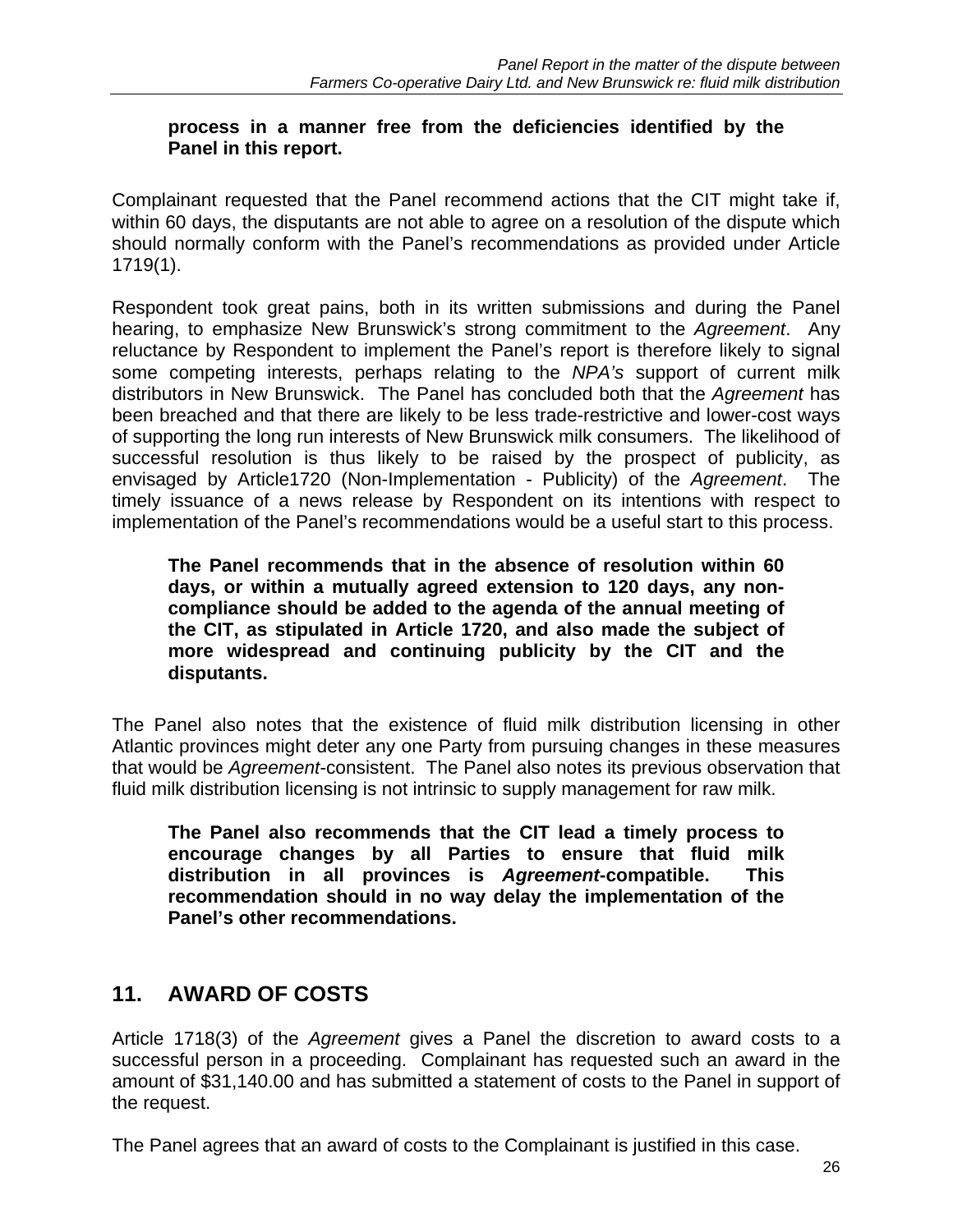#### **The Panel awards costs to the Complainant in the amount of \$31,140.00 to be paid by Respondent.**

Respondent submitted that it should also be awarded costs in that Complainant initiated proceedings under the *Agreement* before the NBFPC had the opportunity to render its decision regarding Complainant's application and failed to provide proper evidence to substantiate its application. No statement of costs was submitted by Respondent. The Panel notes that there are no provisions in the Agreement for awarding costs to a Party. Indeed, paragraph 1 of Annex 1718.3 states that "costs may be awarded only to a successful person in a panel proceeding" (emphasis added).

#### **The Panel denies Respondent's claim for an award of costs**.

Rule 52 of Annex 1706.1 (Panel Rules of Procedure) stipulates that operational costs shall be divided equally between disputants. Operational costs are defined as "all per diem fees and other disbursements payable to panellists for the performance of their duties as panellists including costs incurred by the panel for retaining legal counsel to provide advice on procedural issues." The Panel confirms that the operational costs of the panel proceedings are to be divided equally between Complainant and Respondent in accordance with Rule 52 of Annex 1706.1. For greater certainty, the award of costs to be paid by Respondent is in addition to the operational costs to be paid by Respondent.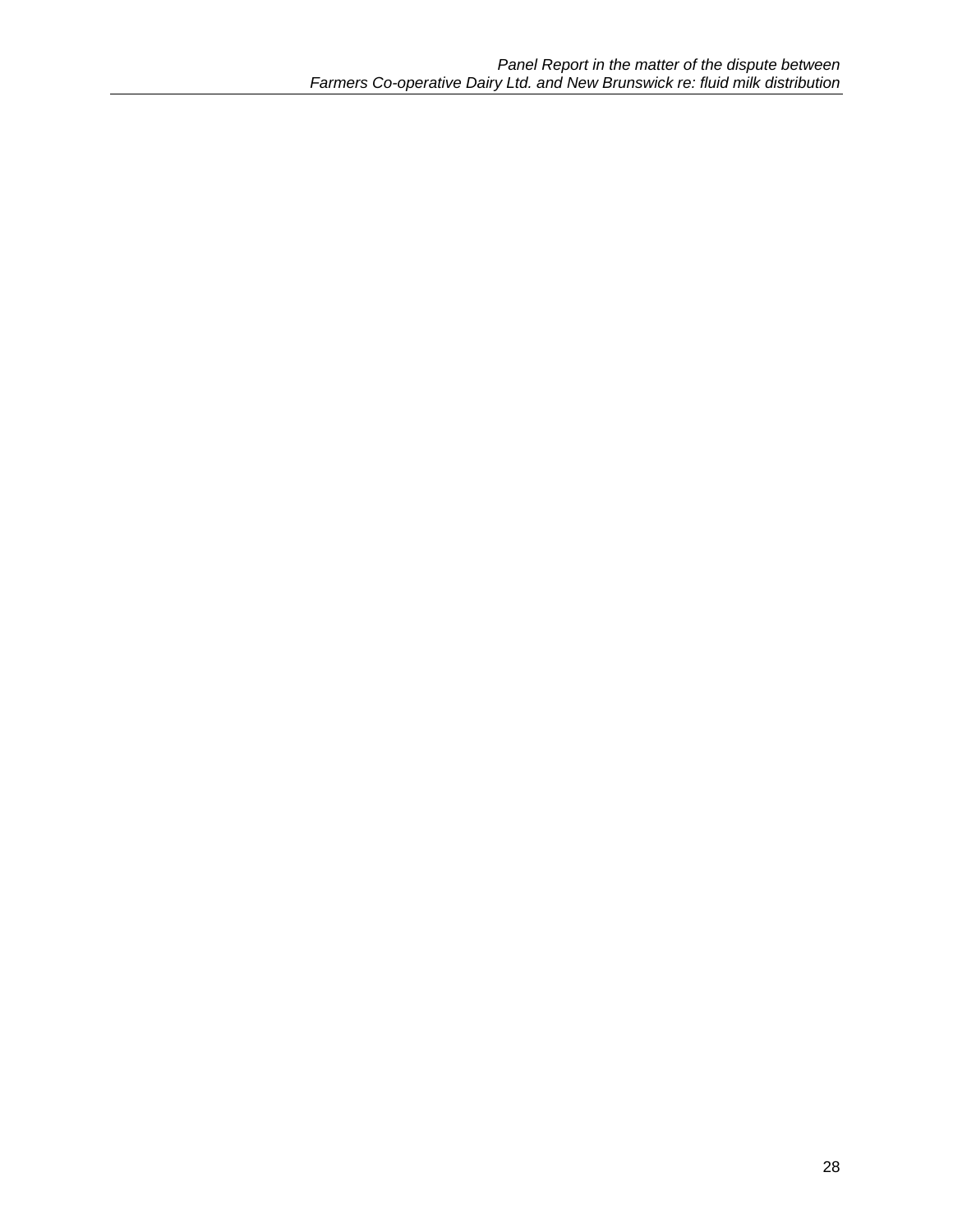# **APPENDIX A**

## **List of Panel Findings**

**The Panel finds that fluid milk distribution licensing requirements are included in the scope and coverage of the Agriculture and Food Goods Chapter of the**  *Agreement* **by the operation of Article 902(3) and the letter of October 1, 1997 from the Co-chairs of the Federal-Provincial Agricultural Trade Policy Committee to the Co-chairs of the CIT.** (Page 9)

**The Panel finds that the NBFPC actions under review by this Panel are within the scope and coverage of the** *Agreement***.** (Page 11)

**The Panel finds that a decision by the NBFPC with respect to fluid milk distribution licensing is a "measure" as that term is defined in the** *Agreement.* (Page 11)

**The Panel finds that section 46(2) of the** *NPA* **is inconsistent with Article 401(1) of the** *Agreement***.** (Page 14)

**The Panel finds that section 46(2) of the** *NPA* **is inconsistent with Article 402 of the** *Agreement***.** (Page 14)

**The Panel finds that section 46(2) of the** *NPA* **is inconsistent with Article 403 of the** *Agreement***.** (Page 14)

**The Panel finds that section 46(2) of the** *NPA* **is inconsistent with Articles 406(1) and 101(4)(a) of the** *Agreement***.** (Page 15)

**The Panel finds that the NPA is not inconsistent with Article 406(2) of the**  Agreement. (Page 15)

**The Panel finds that the application of the** *NPA* **by the NBFPC is inconsistent with Article 401(1) of the** *Agreement***.** (Page 16)

**The Panel finds that the application of the** *NPA* **by the NBFPC is inconsistent with Article 402 of the** *Agreement***.** (Page 17)

**The Panel finds that the application of the** *NPA* **by the NBFPC is inconsistent with Article 403 of the** *Agreement***.** (Page 17)

**The Panel finds that the application of the** *NPA* **by the NBFPC is inconsistent with Articles 406(1) and 101(4)(a) of the** *Agreement***.** (Page 17)

**The Panel finds that section 46(2) of the** *NPA***, which it has found to be inconsistent with Articles 401(1), 402 and 403 of the** *Agreement***, is not permissible under the provisions of Article 404(a) to (d).** (Page 20)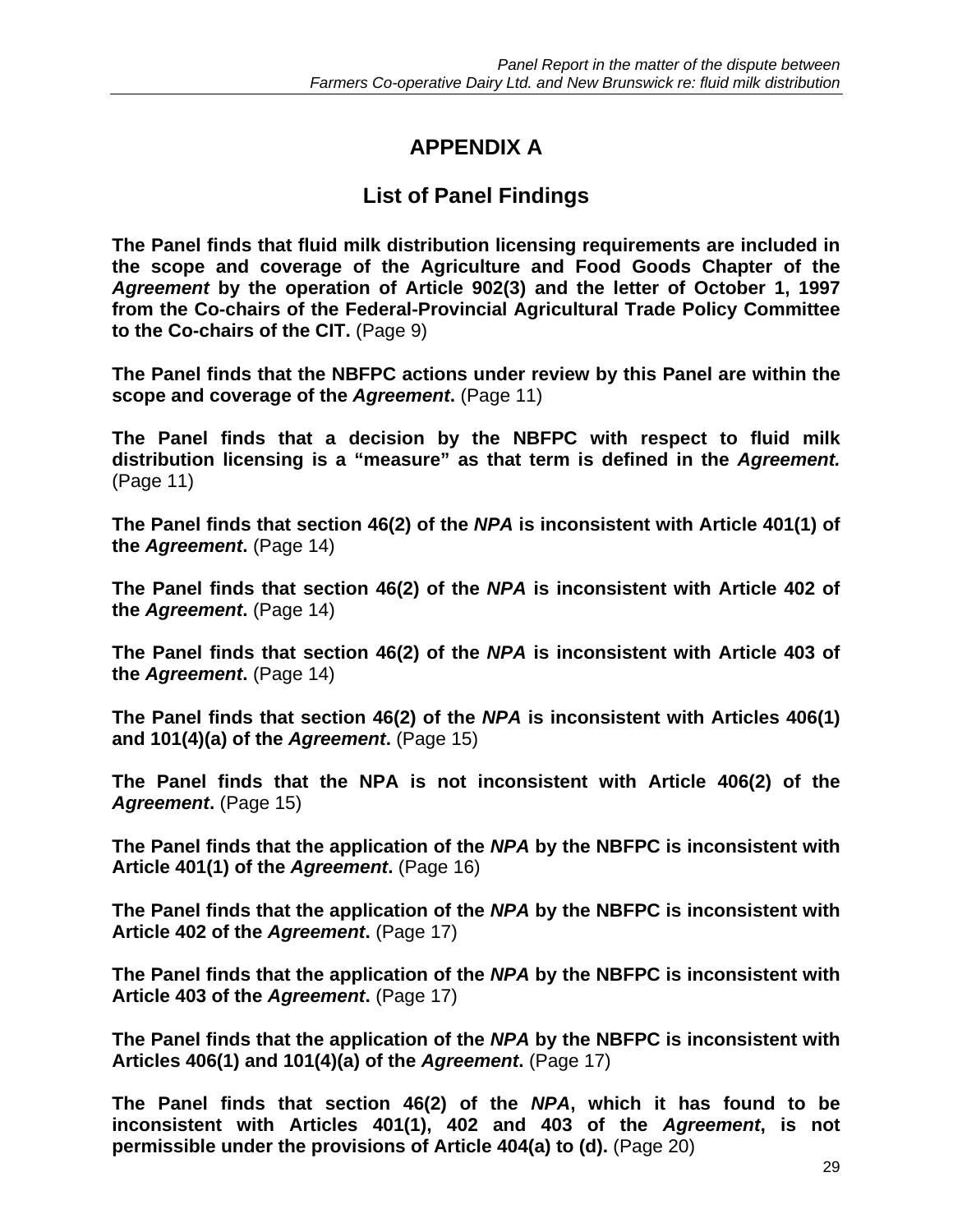**The Panel finds that the application of the** *NPA* **in the decision of the NBFPC, which it has found to be inconsistent with Articles 401(1), 402 and 403 of the**  *Agreement***, is not permissible under the provisions of Article 404 (a) to (d).** (Page 22)

**The Panel finds that the New Brunswick** *Natural Products Act* **and the manner in which it was administered by the New Brunswick Farm Products Commission in denying a fluid milk distribution licence to Complainant have impaired internal trade.** (Page 23)

**The Panel finds that the New Brunswick** *Natural Products Act* **and the manner in which it was administered by the New Brunswick Farm Products Commission in denying a fluid milk distribution licence to Complainant have caused injury to Complainant.** (Page 23)